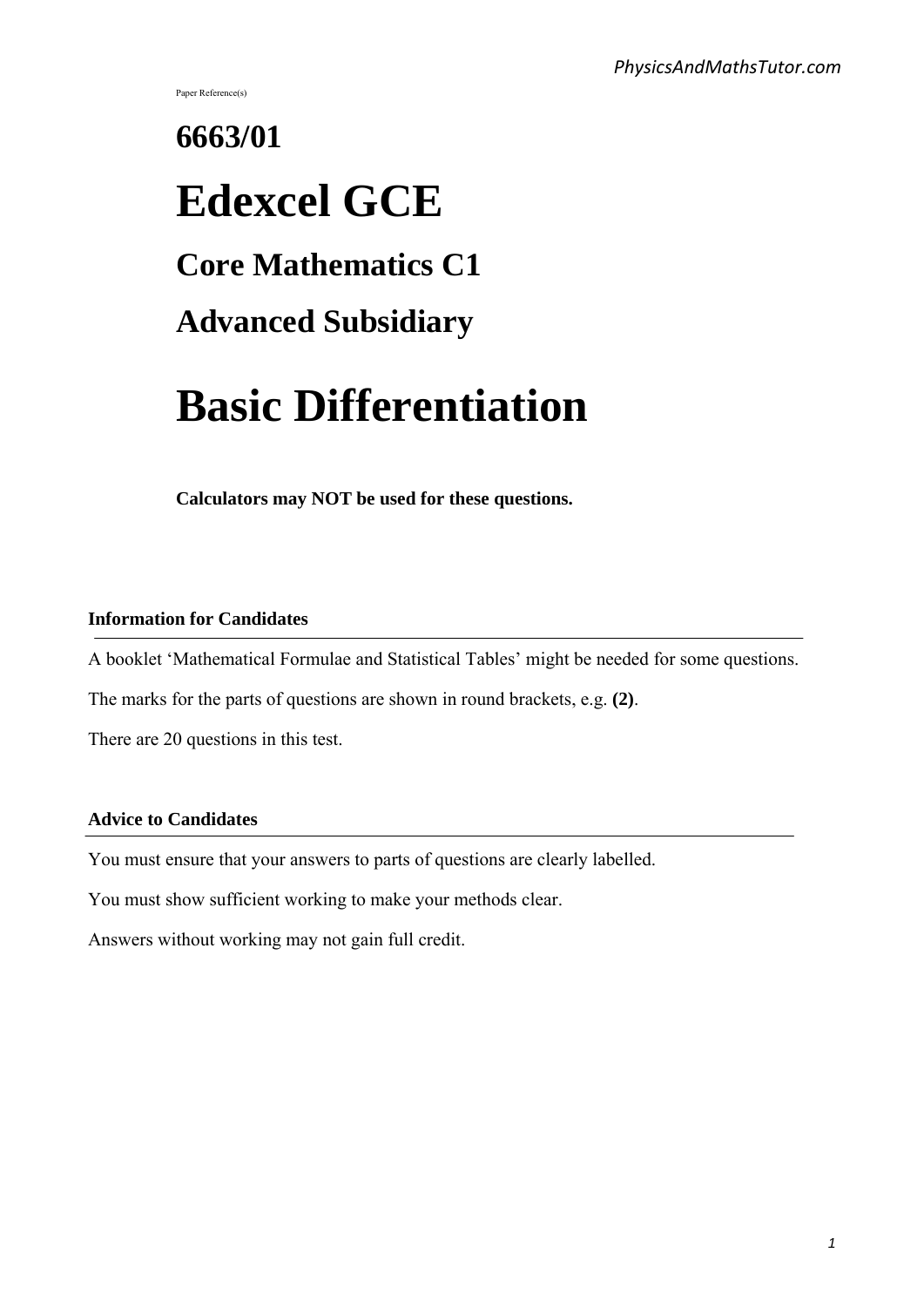**1.** Given that

$$
y = 8x^3 - 4\sqrt{x} + \frac{3x^2 + 2}{x}, \ x > 0
$$

 $\mathcal{L}_\text{max} = \frac{1}{2} \sum_{i=1}^{n} \frac{1}{2} \sum_{i=1}^{n} \frac{1}{2} \sum_{i=1}^{n} \frac{1}{2} \sum_{i=1}^{n} \frac{1}{2} \sum_{i=1}^{n} \frac{1}{2} \sum_{i=1}^{n} \frac{1}{2} \sum_{i=1}^{n} \frac{1}{2} \sum_{i=1}^{n} \frac{1}{2} \sum_{i=1}^{n} \frac{1}{2} \sum_{i=1}^{n} \frac{1}{2} \sum_{i=1}^{n} \frac{1}{2} \sum_{i=1}^{n} \frac{1$ 

 $\mathcal{L}_\text{max} = \frac{1}{2} \sum_{i=1}^{n} \frac{1}{2} \sum_{i=1}^{n} \frac{1}{2} \sum_{i=1}^{n} \frac{1}{2} \sum_{i=1}^{n} \frac{1}{2} \sum_{i=1}^{n} \frac{1}{2} \sum_{i=1}^{n} \frac{1}{2} \sum_{i=1}^{n} \frac{1}{2} \sum_{i=1}^{n} \frac{1}{2} \sum_{i=1}^{n} \frac{1}{2} \sum_{i=1}^{n} \frac{1}{2} \sum_{i=1}^{n} \frac{1}{2} \sum_{i=1}^{n} \frac{1$ 

 $\mathcal{L}_\text{max} = \frac{1}{2} \sum_{i=1}^{n} \frac{1}{2} \sum_{i=1}^{n} \frac{1}{2} \sum_{i=1}^{n} \frac{1}{2} \sum_{i=1}^{n} \frac{1}{2} \sum_{i=1}^{n} \frac{1}{2} \sum_{i=1}^{n} \frac{1}{2} \sum_{i=1}^{n} \frac{1}{2} \sum_{i=1}^{n} \frac{1}{2} \sum_{i=1}^{n} \frac{1}{2} \sum_{i=1}^{n} \frac{1}{2} \sum_{i=1}^{n} \frac{1}{2} \sum_{i=1}^{n} \frac{1$ 

 $\mathcal{L}_\text{max} = \frac{1}{2} \sum_{i=1}^{n} \frac{1}{2} \sum_{i=1}^{n} \frac{1}{2} \sum_{i=1}^{n} \frac{1}{2} \sum_{i=1}^{n} \frac{1}{2} \sum_{i=1}^{n} \frac{1}{2} \sum_{i=1}^{n} \frac{1}{2} \sum_{i=1}^{n} \frac{1}{2} \sum_{i=1}^{n} \frac{1}{2} \sum_{i=1}^{n} \frac{1}{2} \sum_{i=1}^{n} \frac{1}{2} \sum_{i=1}^{n} \frac{1}{2} \sum_{i=1}^{n} \frac{1$ 

 find *x y* d  $\frac{dy}{dx}$ .

**(Total 6 marks)**

2. Given that 
$$
y = x^4 + x^{\frac{1}{3}} + 3
$$
, find  $\frac{dy}{dx}$ .

**(Total 3 marks)**

**3.** The curve C has equation

$$
y = \frac{(x+3)(x-8)}{x}, \ \ x > 0
$$

- (a) Find *x y* d  $\frac{dy}{dx}$  in its simplest form.
- (b) Find an equation of the tangent to *C* at the point where  $x = 2$

**(4)**

**(4)**

**(Total 8 marks)**

4. Given that 
$$
y=2x^3 + \frac{3}{x^2}
$$
,  $x \ne 0$ , find

(a) 
$$
\frac{dy}{dx}
$$

**(3)** 

(b)  $\int y \, dx$ , simplifying each term.

**(3) (Total 6 marks)**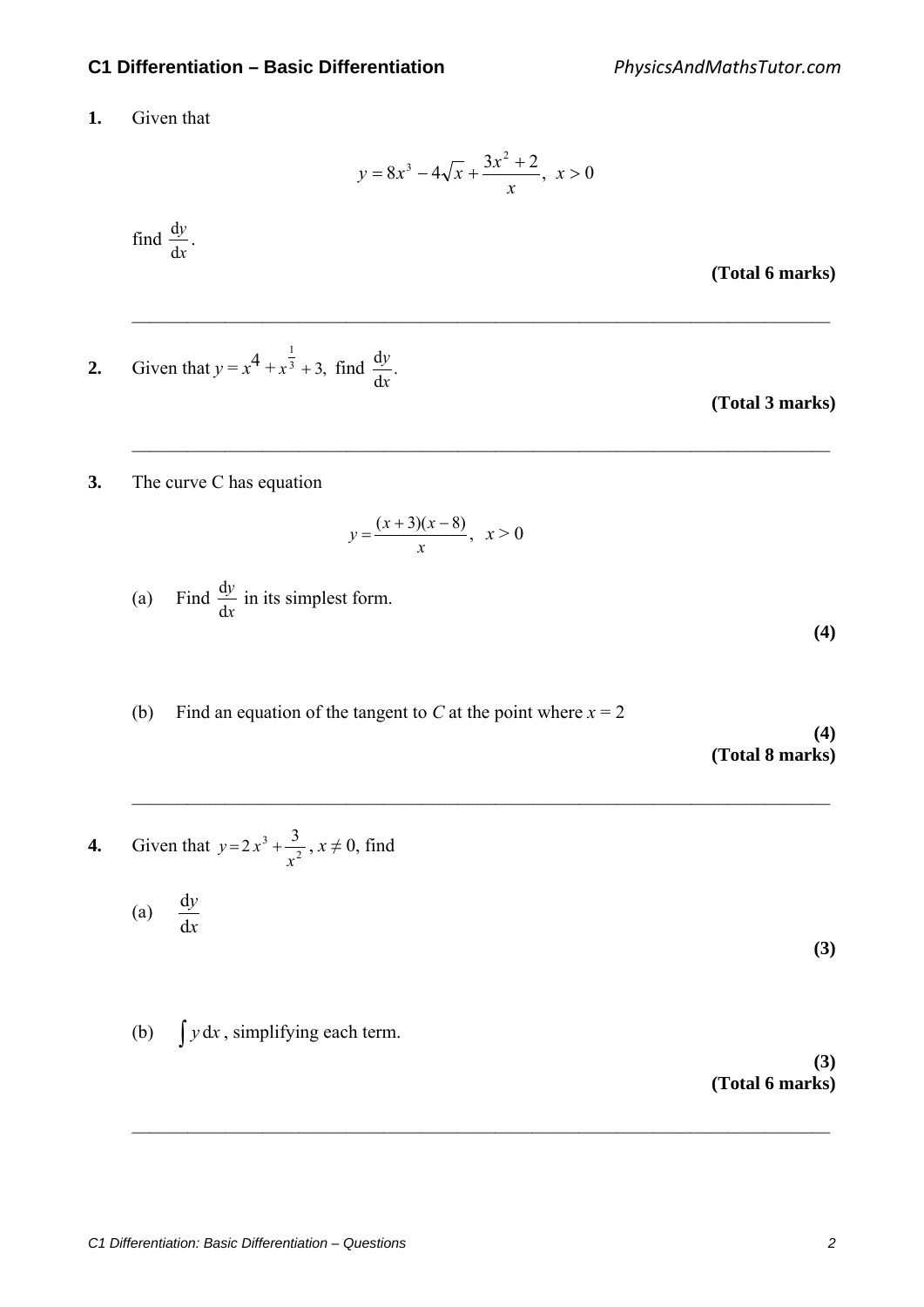*PhysicsAndMathsTutor.com*

5. 
$$
f(x) = \frac{(3-4\sqrt{x})^2}{\sqrt{x}}, x > 0
$$

(a) Show that  $f(x)=9x^2 + Ax^2 + B$ , 1  $-\frac{1}{2}$  $(x)=9x^{-2}+Ax^{2}+B$ , where *A* and *B* are constants to be found.

*x*

 $\mathcal{L}_\text{max} = \frac{1}{2} \sum_{i=1}^{n} \frac{1}{2} \sum_{i=1}^{n} \frac{1}{2} \sum_{i=1}^{n} \frac{1}{2} \sum_{i=1}^{n} \frac{1}{2} \sum_{i=1}^{n} \frac{1}{2} \sum_{i=1}^{n} \frac{1}{2} \sum_{i=1}^{n} \frac{1}{2} \sum_{i=1}^{n} \frac{1}{2} \sum_{i=1}^{n} \frac{1}{2} \sum_{i=1}^{n} \frac{1}{2} \sum_{i=1}^{n} \frac{1}{2} \sum_{i=1}^{n} \frac{1$ 

 $\mathcal{L}_\text{max} = \frac{1}{2} \sum_{i=1}^{n} \frac{1}{2} \sum_{i=1}^{n} \frac{1}{2} \sum_{i=1}^{n} \frac{1}{2} \sum_{i=1}^{n} \frac{1}{2} \sum_{i=1}^{n} \frac{1}{2} \sum_{i=1}^{n} \frac{1}{2} \sum_{i=1}^{n} \frac{1}{2} \sum_{i=1}^{n} \frac{1}{2} \sum_{i=1}^{n} \frac{1}{2} \sum_{i=1}^{n} \frac{1}{2} \sum_{i=1}^{n} \frac{1}{2} \sum_{i=1}^{n} \frac{1$ 

 $\mathcal{L}_\text{max} = \frac{1}{2} \sum_{i=1}^{n} \frac{1}{2} \sum_{i=1}^{n} \frac{1}{2} \sum_{i=1}^{n} \frac{1}{2} \sum_{i=1}^{n} \frac{1}{2} \sum_{i=1}^{n} \frac{1}{2} \sum_{i=1}^{n} \frac{1}{2} \sum_{i=1}^{n} \frac{1}{2} \sum_{i=1}^{n} \frac{1}{2} \sum_{i=1}^{n} \frac{1}{2} \sum_{i=1}^{n} \frac{1}{2} \sum_{i=1}^{n} \frac{1}{2} \sum_{i=1}^{n} \frac{1$ 

(b) Find 
$$
f'(x)
$$
.

(c) Evaluate  $f'(9)$ .

**(2) (Total 8 marks)**

**(3)** 

**(3)** 

**(2)** 

**6.** Given that *x*  $x^2 - x$ 2  $2x^2 - x\frac{3}{2}$ can be written in the form  $2x^p - x^q$ ,

(a) write down the value of *p* and the value of *q*.

Given that 
$$
y = 5x^2 - 3 + \frac{2x^2 - x^{\frac{3}{2}}}{\sqrt{x}}
$$
,

(b) find  $\frac{dy}{dx}$ , *x*  $\frac{y}{x}$ , simplifying the coefficient of each term.

**(4) (Total 6 marks)**

**7.**  $f(x) = 3x + x^3, x > 0.$ 

(a) Differentiate to find f′ (*x*).

**(2)** 

Given that  $f'(x) = 15$ ,

(b) find the value of *x*.

**(3) (Total 5 marks)**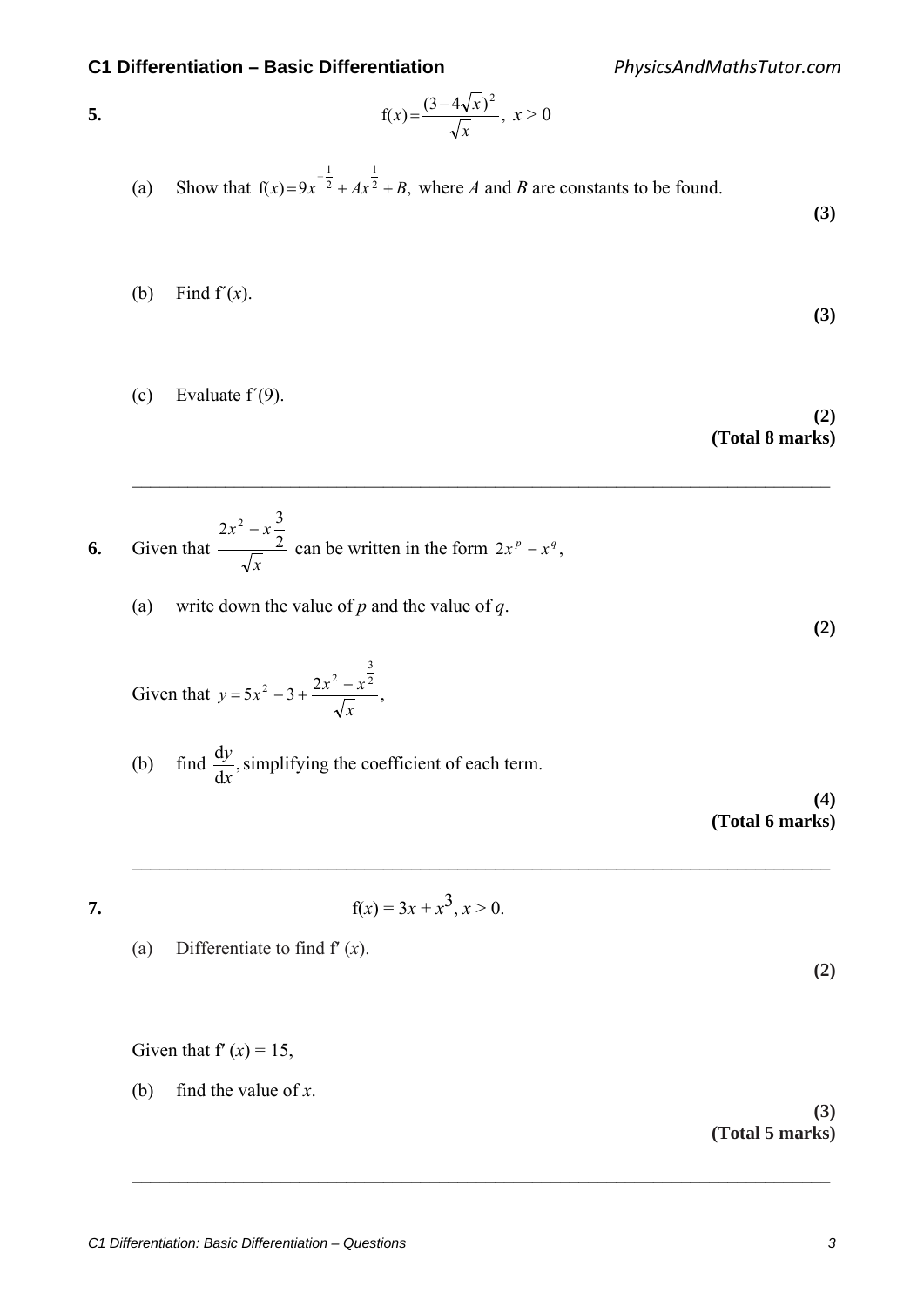*PhysicsAndMathsTutor.com*

**8.** The curve *C* has equation  $y = kx^3 - x^2 + x - 5$ , where *k* is a constant.

(a) Find 
$$
\frac{dy}{dx}
$$
. (2)

 The point *A* with *x*-coordinate 2  $-\frac{1}{2}$  lies on *C*. The tangent to *C* at *A* is parallel to the line with equation  $2y - 7x + 1 = 0$ .

 $\mathcal{L}_\text{max} = \frac{1}{2} \sum_{i=1}^{n} \frac{1}{2} \sum_{i=1}^{n} \frac{1}{2} \sum_{i=1}^{n} \frac{1}{2} \sum_{i=1}^{n} \frac{1}{2} \sum_{i=1}^{n} \frac{1}{2} \sum_{i=1}^{n} \frac{1}{2} \sum_{i=1}^{n} \frac{1}{2} \sum_{i=1}^{n} \frac{1}{2} \sum_{i=1}^{n} \frac{1}{2} \sum_{i=1}^{n} \frac{1}{2} \sum_{i=1}^{n} \frac{1}{2} \sum_{i=1}^{n} \frac{1$ 

 $\mathcal{L}_\text{max} = \frac{1}{2} \sum_{i=1}^{n} \frac{1}{2} \sum_{i=1}^{n} \frac{1}{2} \sum_{i=1}^{n} \frac{1}{2} \sum_{i=1}^{n} \frac{1}{2} \sum_{i=1}^{n} \frac{1}{2} \sum_{i=1}^{n} \frac{1}{2} \sum_{i=1}^{n} \frac{1}{2} \sum_{i=1}^{n} \frac{1}{2} \sum_{i=1}^{n} \frac{1}{2} \sum_{i=1}^{n} \frac{1}{2} \sum_{i=1}^{n} \frac{1}{2} \sum_{i=1}^{n} \frac{1$ 

Find

- (b) the value of *k*,
- (c) the value of the *y*-coordinate of *A*.

**(2) (Total 8 marks)**

**(4)** 

**(2)** 

9. (a) Write 
$$
\frac{2\sqrt{x}+3}{x}
$$
 in the form  $2x^p + 3x^q$  where *p* and *q* are constants.

Given that 
$$
y = 5x - 7 + \frac{2\sqrt{x} + 3}{x}, x > 0,
$$

(b) find *x y* d  $\frac{dy}{dx}$ , simplifying the coefficient of each term.

> **(4) (Total 6 marks)**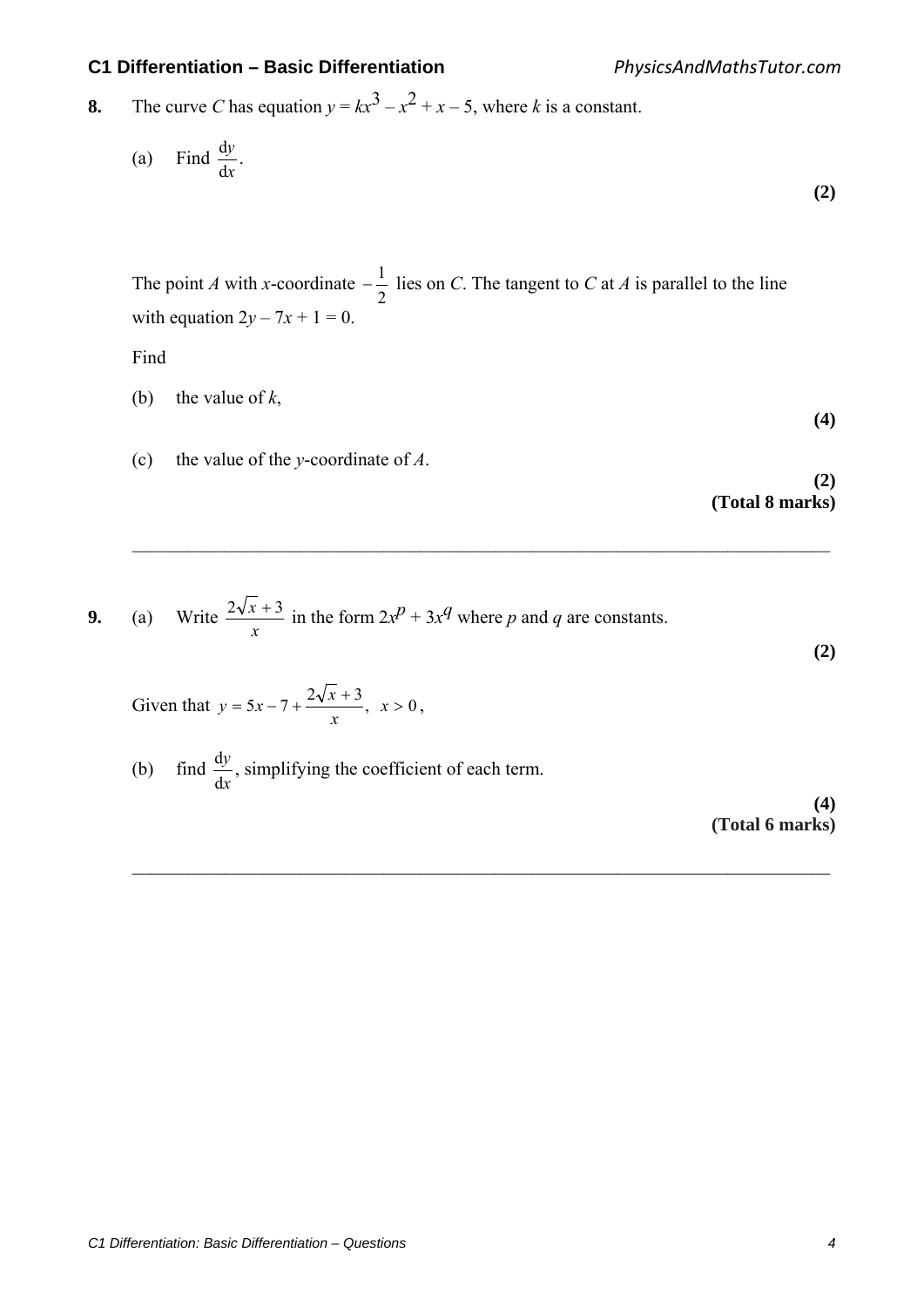*PhysicsAndMathsTutor.com*

**10.** The curve *C* has equation

$$
y = (x + 3)(x - 1)^2.
$$

(a) Sketch *C* showing clearly the coordinates of the points where the curve meets the coordinate axes.

**(4)** 

(b) Show that the equation of *C* can be written in the form

$$
y = x^3 + x^2 - 5x + k,
$$

where *k* is a positive integer, and state the value of *k.*

**(2)** 

There are two points on *C* where the gradient of the tangent to *C* is equal to 3.

(c) Find the *x*-coordinates of these two points.

**(6) (Total 12 marks)**

#### **11.** Given that

$$
y = 4x^3 - 1 + 2x^{\frac{1}{2}}, \quad x > 0,
$$

 $\mathcal{L}_\text{max} = \frac{1}{2} \sum_{i=1}^{n} \frac{1}{2} \sum_{i=1}^{n} \frac{1}{2} \sum_{i=1}^{n} \frac{1}{2} \sum_{i=1}^{n} \frac{1}{2} \sum_{i=1}^{n} \frac{1}{2} \sum_{i=1}^{n} \frac{1}{2} \sum_{i=1}^{n} \frac{1}{2} \sum_{i=1}^{n} \frac{1}{2} \sum_{i=1}^{n} \frac{1}{2} \sum_{i=1}^{n} \frac{1}{2} \sum_{i=1}^{n} \frac{1}{2} \sum_{i=1}^{n} \frac{1$ 

 $\mathcal{L}_\text{max} = \frac{1}{2} \sum_{i=1}^{n} \frac{1}{2} \sum_{i=1}^{n} \frac{1}{2} \sum_{i=1}^{n} \frac{1}{2} \sum_{i=1}^{n} \frac{1}{2} \sum_{i=1}^{n} \frac{1}{2} \sum_{i=1}^{n} \frac{1}{2} \sum_{i=1}^{n} \frac{1}{2} \sum_{i=1}^{n} \frac{1}{2} \sum_{i=1}^{n} \frac{1}{2} \sum_{i=1}^{n} \frac{1}{2} \sum_{i=1}^{n} \frac{1}{2} \sum_{i=1}^{n} \frac{1$ 

 find *x y* d  $\frac{dy}{dx}$ .

**(Total 4 marks)**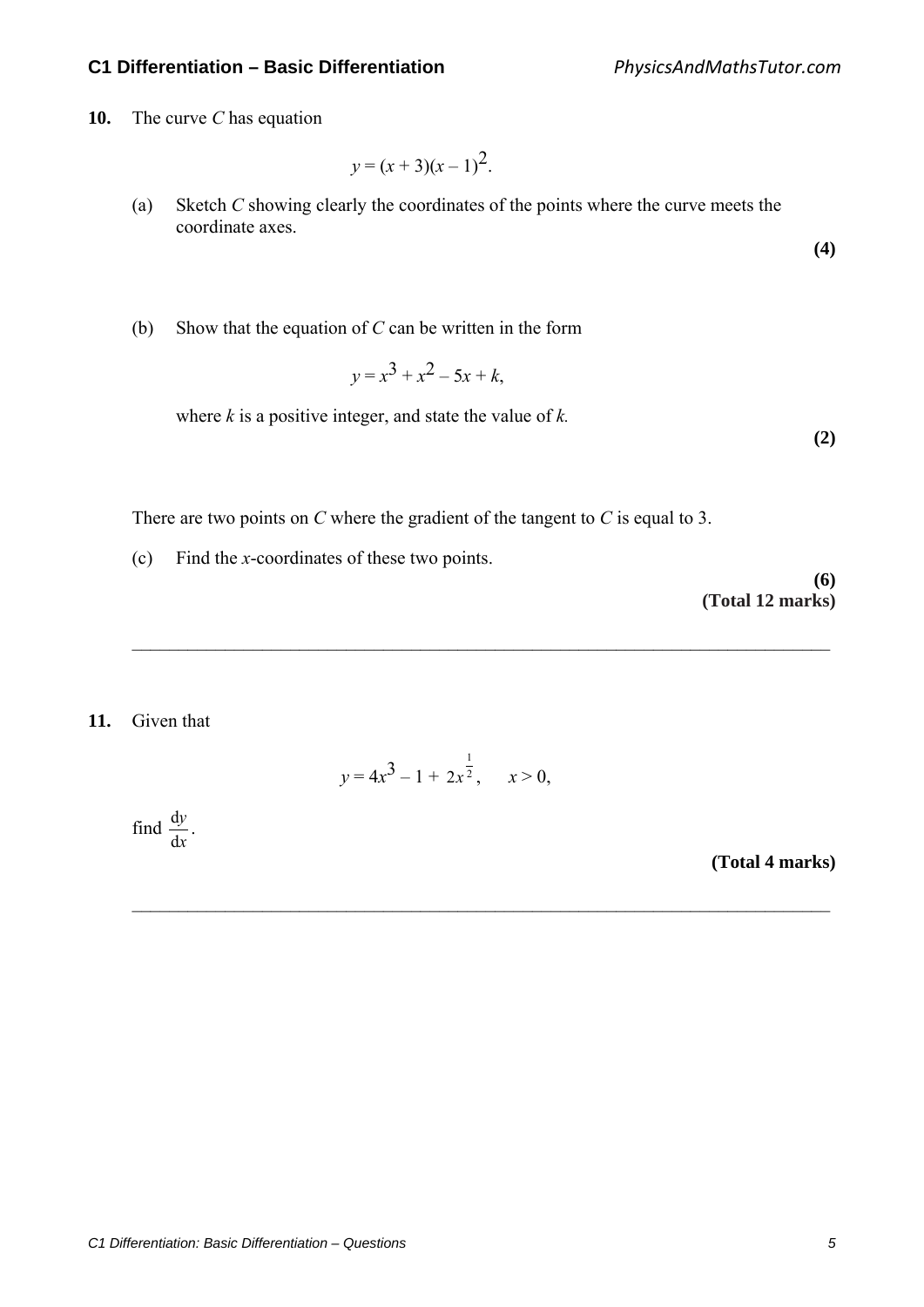12. The curve C has equation 
$$
y = 4x + 3x^{\frac{3}{2}} - 2x^2
$$
,  $x > 0$ .  
\n(a) Find an expression for  $\frac{dy}{dx}$ . (3)

- (b) Show that the point *P*(4, 8) lies on *C*.
- (c) Show that an equation of the normal to *C* at the point *P* is

$$
3y = x + 20.
$$

The normal to *C* at *P* cuts the *x*-axis at the point *Q*.

(d) Find the length *PQ*, giving your answer in a simplified surd form.

**(3) (Total 11 marks)** 

**(1)** 

**(4)** 

**13.** Differentiate with respect to *x* 

*x*

(a) 
$$
x^4 + 6\sqrt{x}
$$
,  
(b)  $\frac{(x+4)^2}{}$  (3)

 $\mathcal{L}_\text{max} = \frac{1}{2} \sum_{i=1}^{n} \frac{1}{2} \sum_{i=1}^{n} \frac{1}{2} \sum_{i=1}^{n} \frac{1}{2} \sum_{i=1}^{n} \frac{1}{2} \sum_{i=1}^{n} \frac{1}{2} \sum_{i=1}^{n} \frac{1}{2} \sum_{i=1}^{n} \frac{1}{2} \sum_{i=1}^{n} \frac{1}{2} \sum_{i=1}^{n} \frac{1}{2} \sum_{i=1}^{n} \frac{1}{2} \sum_{i=1}^{n} \frac{1}{2} \sum_{i=1}^{n} \frac{1$ 

 $\mathcal{L}_\text{max} = \frac{1}{2} \sum_{i=1}^{n} \frac{1}{2} \sum_{i=1}^{n} \frac{1}{2} \sum_{i=1}^{n} \frac{1}{2} \sum_{i=1}^{n} \frac{1}{2} \sum_{i=1}^{n} \frac{1}{2} \sum_{i=1}^{n} \frac{1}{2} \sum_{i=1}^{n} \frac{1}{2} \sum_{i=1}^{n} \frac{1}{2} \sum_{i=1}^{n} \frac{1}{2} \sum_{i=1}^{n} \frac{1}{2} \sum_{i=1}^{n} \frac{1}{2} \sum_{i=1}^{n} \frac{1$ 

**(4) (Total 7 marks)**

*C1 Differentiation: Basic Differentiation – Questions 6*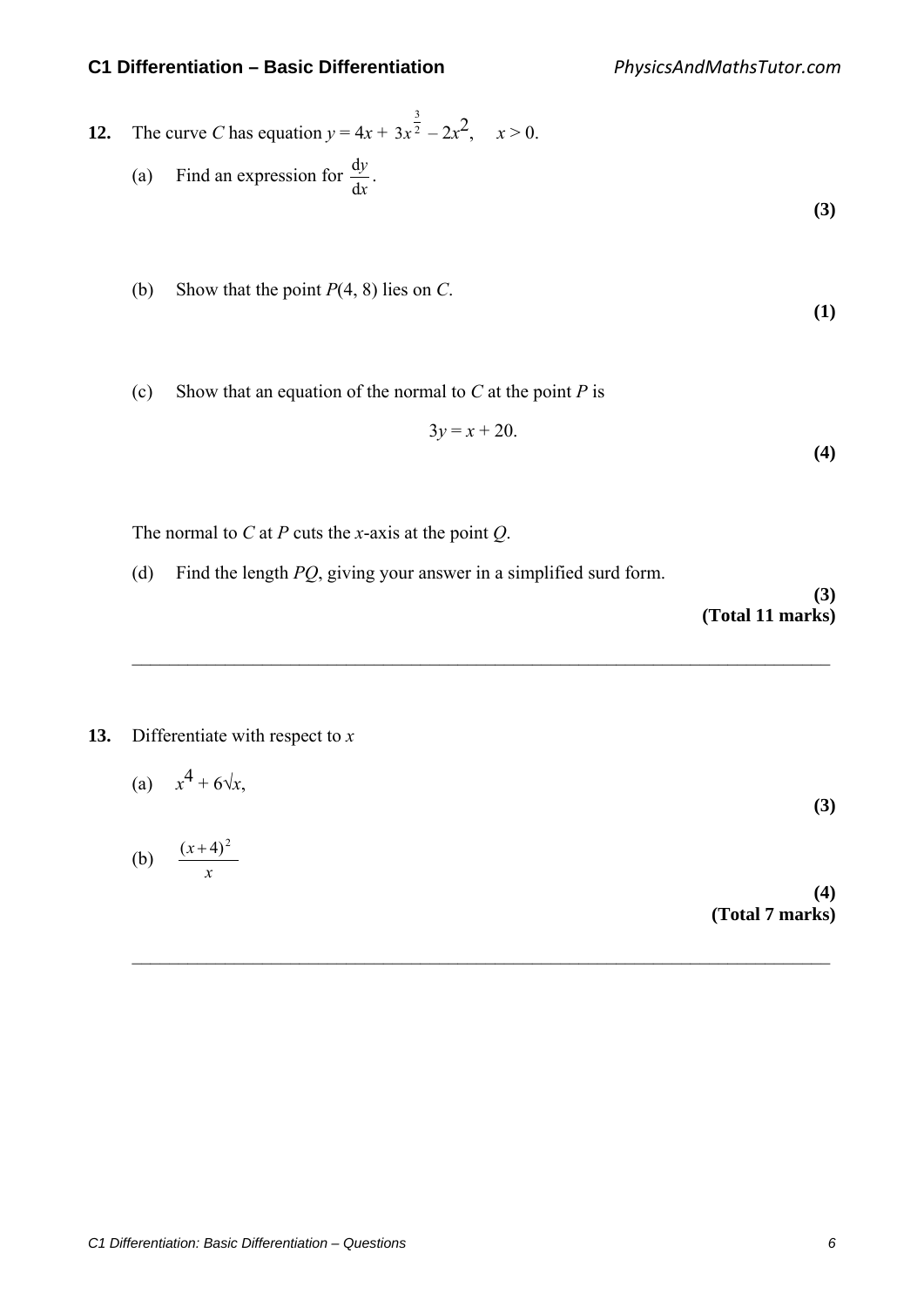14. Given that 
$$
y=2x^2 - \frac{6}{x^3}
$$
,  $x \ne 0$ ,  
\n(a) find  $\frac{dy}{dx}$ ,  
\n(b) evaluate  $\int_1^3 y dx$ .  
\n(4) (Total 6 marks)

 $\mathcal{L}_\text{max} = \frac{1}{2} \sum_{i=1}^{n} \frac{1}{2} \sum_{i=1}^{n} \frac{1}{2} \sum_{i=1}^{n} \frac{1}{2} \sum_{i=1}^{n} \frac{1}{2} \sum_{i=1}^{n} \frac{1}{2} \sum_{i=1}^{n} \frac{1}{2} \sum_{i=1}^{n} \frac{1}{2} \sum_{i=1}^{n} \frac{1}{2} \sum_{i=1}^{n} \frac{1}{2} \sum_{i=1}^{n} \frac{1}{2} \sum_{i=1}^{n} \frac{1}{2} \sum_{i=1}^{n} \frac{1$ 

 $\mathcal{L}_\text{max} = \frac{1}{2} \sum_{i=1}^{n} \frac{1}{2} \sum_{i=1}^{n} \frac{1}{2} \sum_{i=1}^{n} \frac{1}{2} \sum_{i=1}^{n} \frac{1}{2} \sum_{i=1}^{n} \frac{1}{2} \sum_{i=1}^{n} \frac{1}{2} \sum_{i=1}^{n} \frac{1}{2} \sum_{i=1}^{n} \frac{1}{2} \sum_{i=1}^{n} \frac{1}{2} \sum_{i=1}^{n} \frac{1}{2} \sum_{i=1}^{n} \frac{1}{2} \sum_{i=1}^{n} \frac{1$ 

**15.** Given that 
$$
y = 2x^2 - \frac{6}{x^3}
$$
,  $x \neq 0$ ,

(a) find 
$$
\frac{dy}{dx}
$$
,

(b) find  $\int y \, dx$ .

**(3) (Total 5 marks)**

**(2)**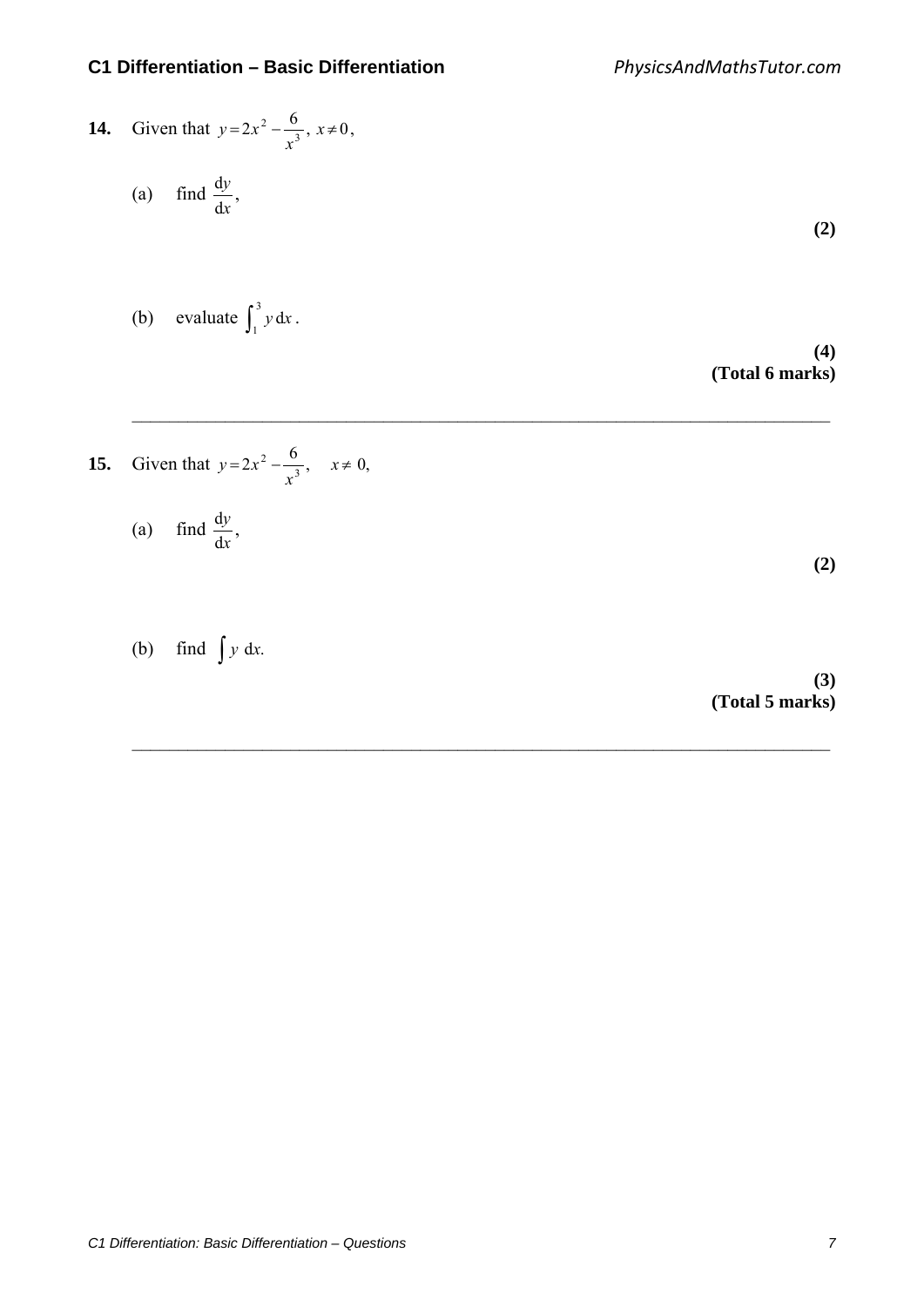**16.**



This figure shows part of the curve *C* with equation  $y = f(x)$ , where

$$
f(x) = x^3 - 13x^2 + 55x - 75.
$$

The curve crosses the *x*-axis at the point *P* and touches the *x*-axis at the point *Q*.

(a) Show, by using the factor theorem, that  $(x - 3)$  is a factor of  $f(x)$ .

**(2)** 

(b) Factorise f(*x*) completely.

**(3)** 

**(1)** 

**(3)** 

- (c) Write down the *x*-coordinate of *P* and the *x*-coordinate of *Q*.
- (d) Find the gradient of the tangent to *C* at the point *P*.

Another point *S* also lies on *C*. The tangent to *C* at *S* is parallel to the tangent to *C* at *P*.

 $\mathcal{L}_\text{max} = \frac{1}{2} \sum_{i=1}^{n} \frac{1}{2} \sum_{i=1}^{n} \frac{1}{2} \sum_{i=1}^{n} \frac{1}{2} \sum_{i=1}^{n} \frac{1}{2} \sum_{i=1}^{n} \frac{1}{2} \sum_{i=1}^{n} \frac{1}{2} \sum_{i=1}^{n} \frac{1}{2} \sum_{i=1}^{n} \frac{1}{2} \sum_{i=1}^{n} \frac{1}{2} \sum_{i=1}^{n} \frac{1}{2} \sum_{i=1}^{n} \frac{1}{2} \sum_{i=1}^{n} \frac{1$ 

(e) Find the *x*-coordinate of *S*. **(4) (Total 13 marks)**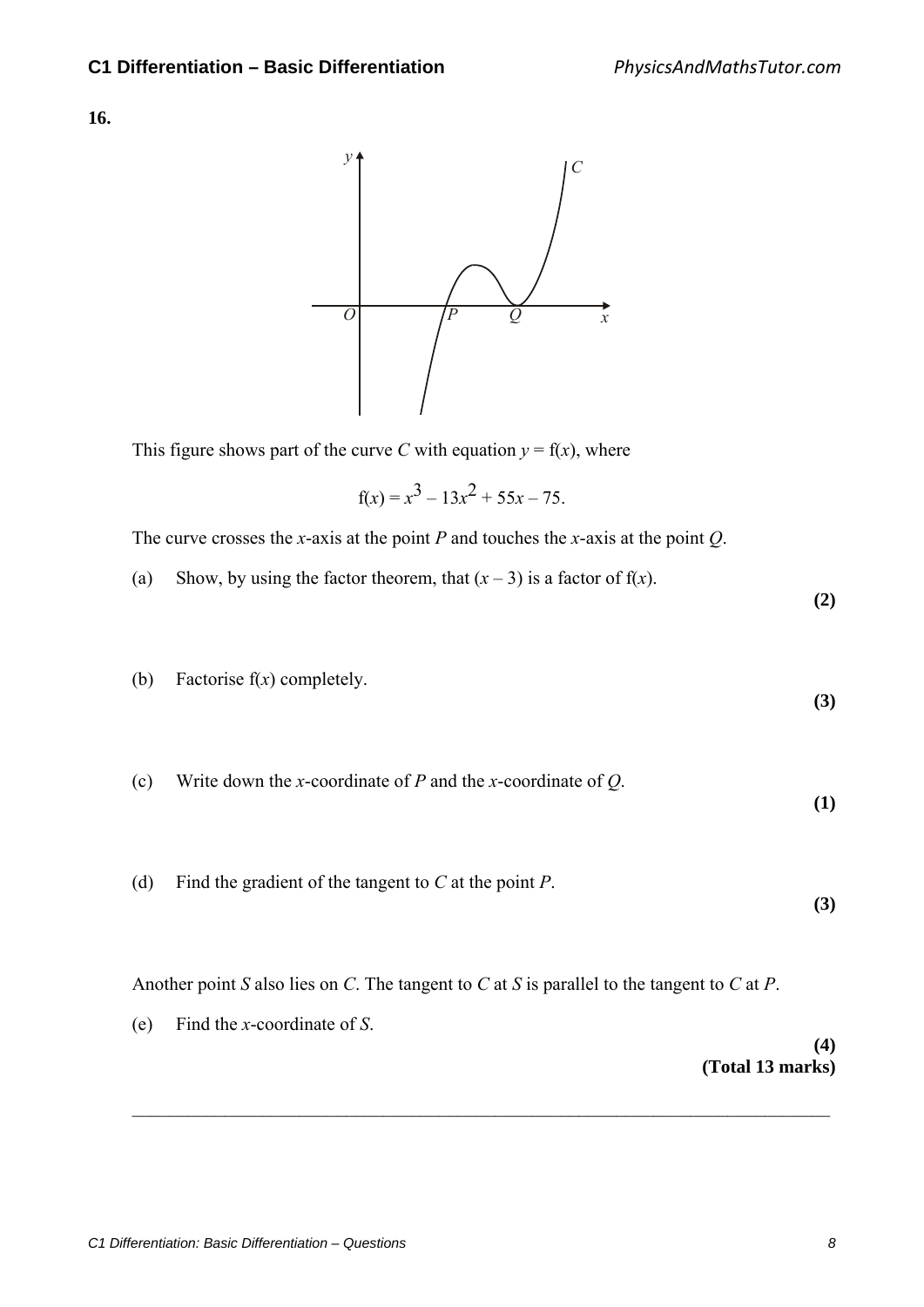$(i)$  Find  $\int$ 

17. (i) Given that 
$$
y = 5x^3 + 7x + 3
$$
, find  
\n(a)  $\frac{dy}{dx}$ ,  
\n(b)  $\frac{d^2y}{dx^2}$ .  
\n(i) Find  $\int (1+3\sqrt{x} - \frac{1}{x^2}) dx$ .

 $\mathcal{L}_\text{max} = \frac{1}{2} \sum_{i=1}^{n} \frac{1}{2} \sum_{i=1}^{n} \frac{1}{2} \sum_{i=1}^{n} \frac{1}{2} \sum_{i=1}^{n} \frac{1}{2} \sum_{i=1}^{n} \frac{1}{2} \sum_{i=1}^{n} \frac{1}{2} \sum_{i=1}^{n} \frac{1}{2} \sum_{i=1}^{n} \frac{1}{2} \sum_{i=1}^{n} \frac{1}{2} \sum_{i=1}^{n} \frac{1}{2} \sum_{i=1}^{n} \frac{1}{2} \sum_{i=1}^{n} \frac{1$ 

**(4) (Total 8 marks)**

**18.** The curve *C* with equation  $y = f(x)$  is such that *x y*  $\frac{\mathrm{d}y}{\mathrm{d}x} = 3\sqrt{x} + \frac{12}{\sqrt{x}}, \ x > 0.$ 

J

*x*  $x - \frac{1}{2}$  dx.

(a) Show that, when  $x = 8$ , the exact value of *x y* d  $\frac{dy}{dx}$  is 9 $\sqrt{2}$ .

 $\mathcal{L}_\text{max} = \frac{1}{2} \sum_{i=1}^{n} \frac{1}{2} \sum_{i=1}^{n} \frac{1}{2} \sum_{i=1}^{n} \frac{1}{2} \sum_{i=1}^{n} \frac{1}{2} \sum_{i=1}^{n} \frac{1}{2} \sum_{i=1}^{n} \frac{1}{2} \sum_{i=1}^{n} \frac{1}{2} \sum_{i=1}^{n} \frac{1}{2} \sum_{i=1}^{n} \frac{1}{2} \sum_{i=1}^{n} \frac{1}{2} \sum_{i=1}^{n} \frac{1}{2} \sum_{i=1}^{n} \frac{1$ 

 $\mathcal{L}_\text{max} = \frac{1}{2} \sum_{i=1}^{n} \frac{1}{2} \sum_{i=1}^{n} \frac{1}{2} \sum_{i=1}^{n} \frac{1}{2} \sum_{i=1}^{n} \frac{1}{2} \sum_{i=1}^{n} \frac{1}{2} \sum_{i=1}^{n} \frac{1}{2} \sum_{i=1}^{n} \frac{1}{2} \sum_{i=1}^{n} \frac{1}{2} \sum_{i=1}^{n} \frac{1}{2} \sum_{i=1}^{n} \frac{1}{2} \sum_{i=1}^{n} \frac{1}{2} \sum_{i=1}^{n} \frac{1$ 

The curve *C* passes through the point (4, 30).

(b) Using integration, find f(*x*).

**(6) (Total 9 marks)**

**(3)** 

$$
y = 7 + 10x^{\frac{3}{2}}.
$$

(a) Find 
$$
\frac{dy}{dx}
$$
.

(b) Find 
$$
\int y \, dx
$$
.

**(3) (Total 5 marks)**

**(2)**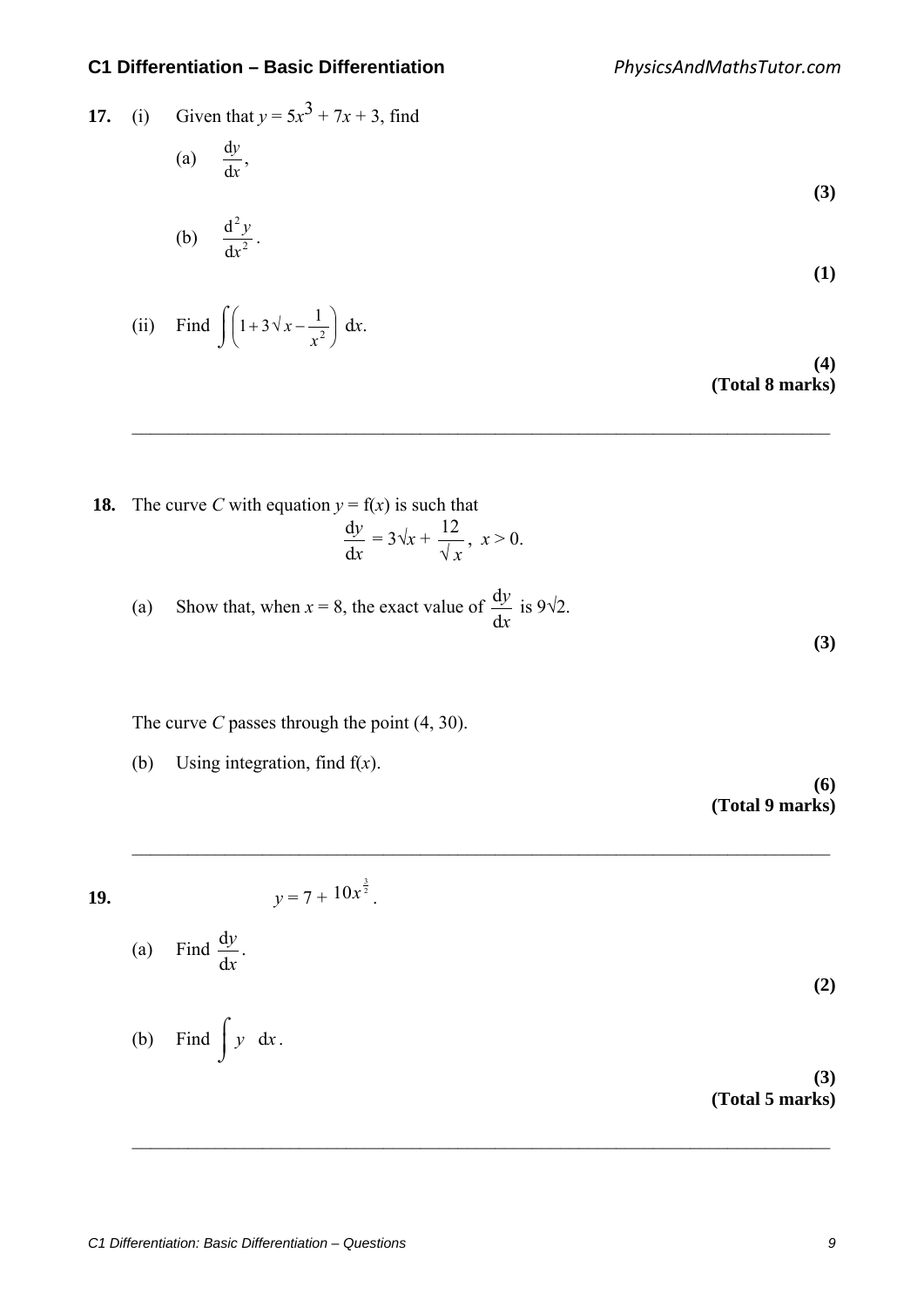**20.** For the curve *C* with equation  $y = f(x)$ ,

$$
\frac{dy}{dx} = x^3 + 2x - 7.
$$
\n(a) Find 
$$
\frac{d^2y}{dx^2}.
$$
\n(2)

(b) Show that 
$$
\frac{d^2 y}{dx^2} \ge 2
$$
 for all values of *x*.

**(1)** 

Given that the point *P*(2, 4) lies on *C*,

(c) find *y* in terms of *x*,

- **(5)**
- (d) find an equation for the normal to *C* at *P* in the form  $ax + by + c = 0$ , where *a*, *b* and *c* are integers.

 $\mathcal{L}_\text{max} = \frac{1}{2} \sum_{i=1}^{n} \frac{1}{2} \sum_{i=1}^{n} \frac{1}{2} \sum_{i=1}^{n} \frac{1}{2} \sum_{i=1}^{n} \frac{1}{2} \sum_{i=1}^{n} \frac{1}{2} \sum_{i=1}^{n} \frac{1}{2} \sum_{i=1}^{n} \frac{1}{2} \sum_{i=1}^{n} \frac{1}{2} \sum_{i=1}^{n} \frac{1}{2} \sum_{i=1}^{n} \frac{1}{2} \sum_{i=1}^{n} \frac{1}{2} \sum_{i=1}^{n} \frac{1$ 

**(5) (Total 13 marks)**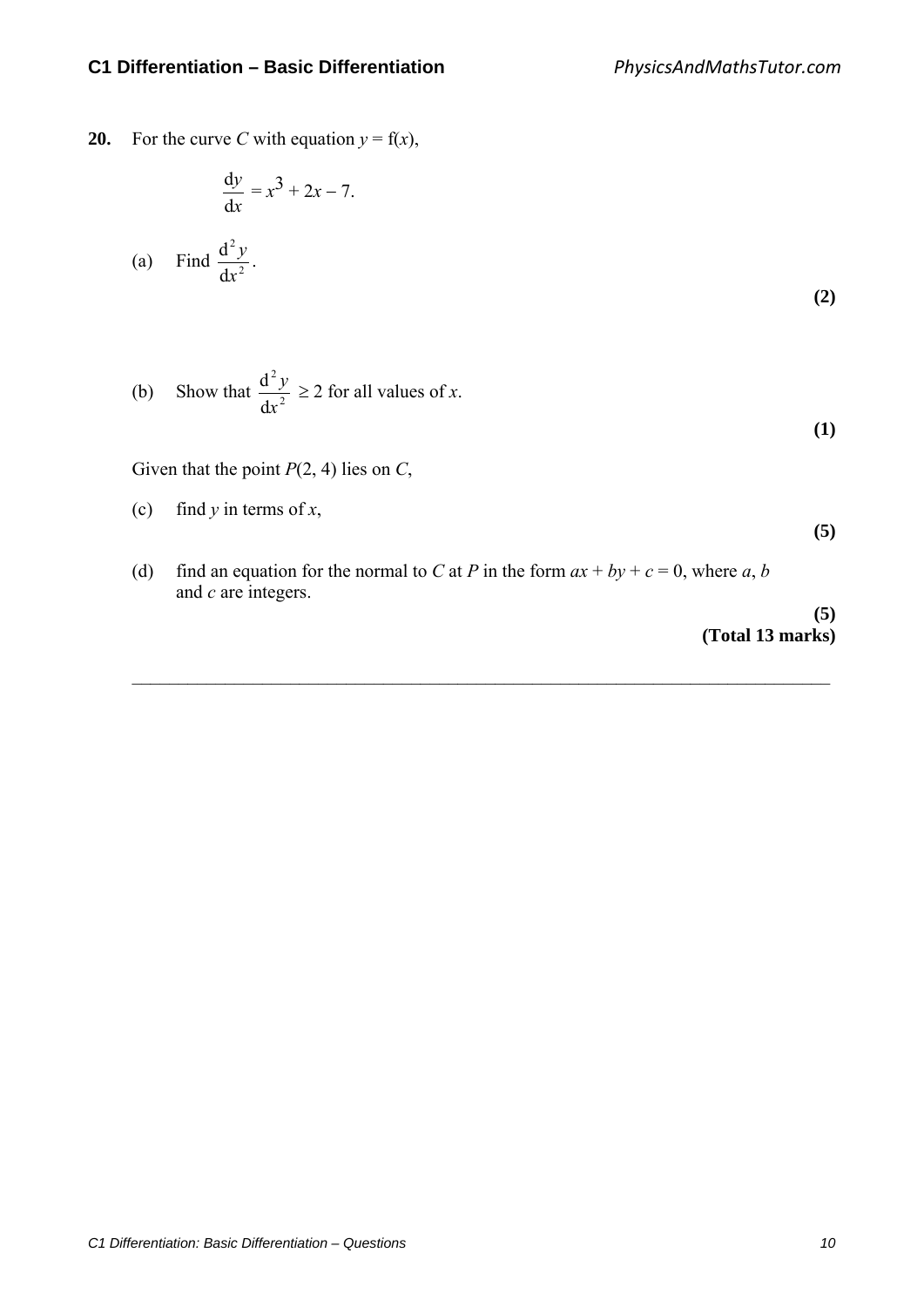1. 
$$
\frac{3x^2 + 2}{x} = 3x + 2x^{-1}
$$
  
\n
$$
(y' =) 24x^2, -2x^{-\frac{1}{2}}, +3 - 2x^{-2}
$$
  
\n
$$
\left[ 24x^2 - 2x^{-\frac{1}{2}} + 3 - 2x^{-2} \right]
$$
  
\nM1 A1 A1 A1 A1

#### **Note**

- $1<sup>st</sup>$  M1 for attempting to divide(one term correct)
- $1<sup>st</sup>$  A1 for both terms correct on the same line, accept  $3x<sup>1</sup>$  for 3*x* or *x*  $\frac{2}{-}$  for  $2x^{-1}$

 These first two marks may be implied by a correct differentiation at the end.

 $2^{nd}$  M1 for an attempt to differentiate  $x^n \rightarrow x^{n-1}$  for at least one term of their expression

> "Differentiating"  $\frac{3x^2+2}{x}$  and getting  $\frac{6x}{1}$  is M0

$$
2^{\text{nd}} \text{A1}
$$
 for  $24x^2$  only

$$
3^{\text{rd}} \text{A1}
$$
 for  $-2x^{\frac{1}{2}}$  allow  $\frac{-2}{\sqrt{x}}$ . Must be simplified to this, not e.g.  $\frac{-4}{2}x^{\frac{1}{2}}$ 

$$
4^{\text{th}} \text{ A1} \quad \text{for } 3 - 2x^{-2} \text{ allow } \frac{-2}{x^2}. \text{ Both terms needed. Condone } 3 + (-2) x^{-2}
$$

If " $+c$ " is included then they lose this final mark

 They do not need one line with all terms correct for full marks. Award marks when first seen in this question and apply ISW.

 Condone a mixed line of some differentiation and some division e.g.  $24x^2 - 4x^{\frac{1}{2}} + 3x + 2x^{-1}$  can score 1<sup>st</sup> M1A1 and 2<sup>nd</sup> M1A1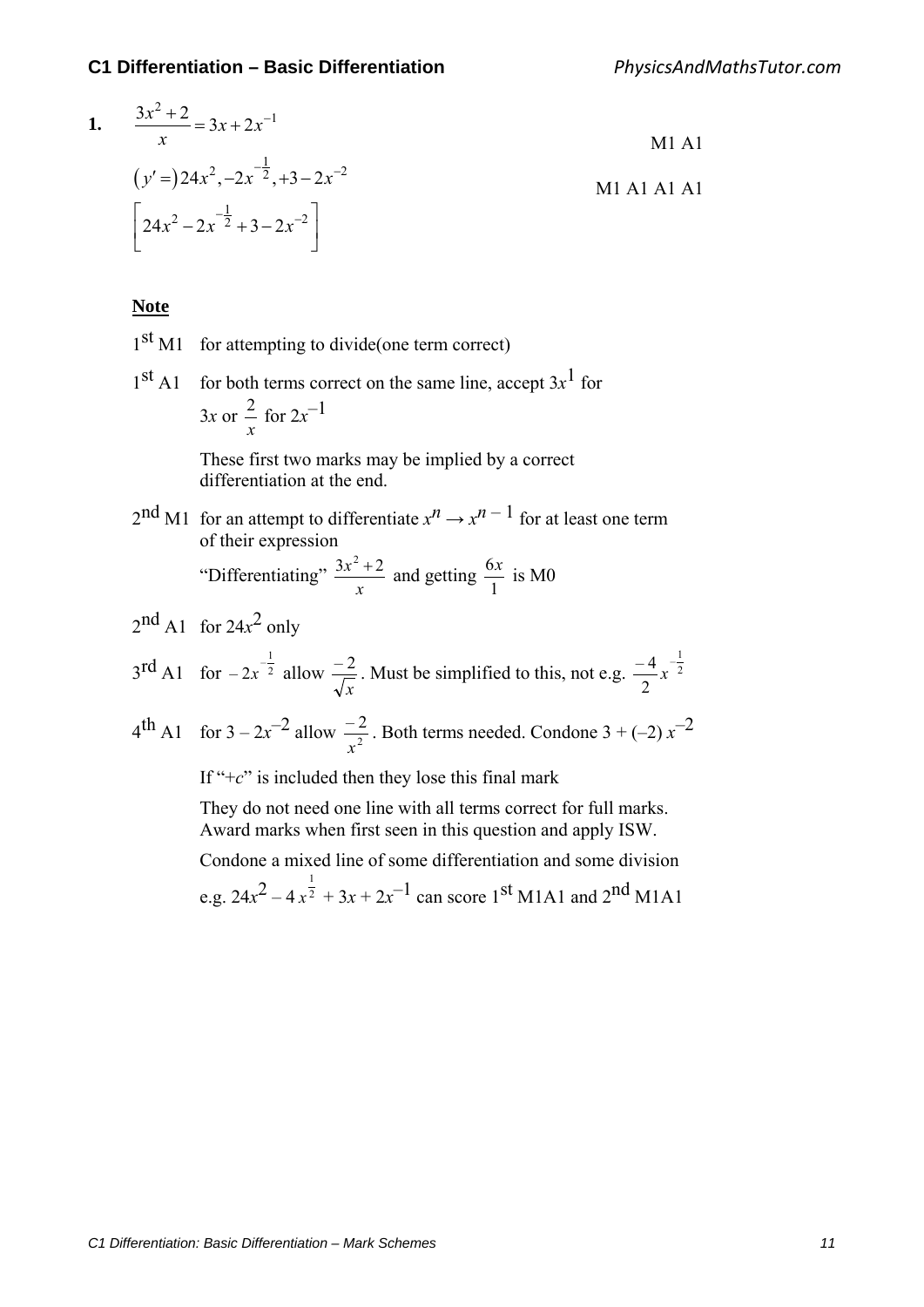# **Quotient / Product Rule**

$$
\frac{x(6x) - (3x^2 + 2) \times 1}{x^2}
$$
 or  $6x(x^{-1}) + (3x^2 + 2) (-x^{-2})$   

$$
\frac{3x^2 - 2}{x^2}
$$
 or  $3 - \frac{2}{x^2}$  (o.e.)

1<sup>st</sup> M1 for an attempt:  $\frac{P-Q}{x^2}$  or  $R + (-S)$  with one of *P*, *Q* or *R*, *S* correct.

1<sup>st</sup> A1 for a correct expression

4th A1 same rules as above

**[6]**

2.  $x^4 \to kx^3$  or  $x^{\frac{1}{3}} \to kx^{-\frac{2}{3}}$  or  $3 \to 0$  $(k \text{ a non-zero constant})$  M1  $4x^3$ d  $\frac{dy}{dx} = 4x$ *x*  $\frac{y}{z}$  =  $\Big)$ J  $\left(\frac{dy}{dx}\right)$ J  $\left(\frac{dy}{dx}\right) = 14x^3$  ........., with '3' differentiated to zero (or 'vanishing') A1  $\overline{\phantom{a}}$ J  $\left(\frac{dy}{dx}\right)$  $\setminus$  $\frac{dy}{dx} =$ *x y* d  $\frac{dy}{dx} = \frac{1}{2} \dots + \frac{1}{2} x^{-2/3}$ 3  $\frac{1}{2}x^{-\frac{2}{3}}$  or equivalent, e.g.  $\sqrt[3]{x^2}$  3  $(\sqrt[3]{x})^2$ or  $\frac{1}{\sqrt{2}}$ 3 1  $x^2$  3( $\sqrt[3]{x}$ A1

**Note**

 $1<sup>st</sup>$  A1 requires  $4x<sup>3</sup>$ , and 3 differentiated to zero.

Having  $\pm C$ ' loses the 1<sup>st</sup> A mark.

Terms not added, but otherwise correct, e.g.  $4x^3$ ,  $\frac{1}{2}x^{-3/3}$ 3  $\frac{1}{2}x^{-\frac{2}{3}}$  loses the  $2^{nd}$  A mark.

**[3]**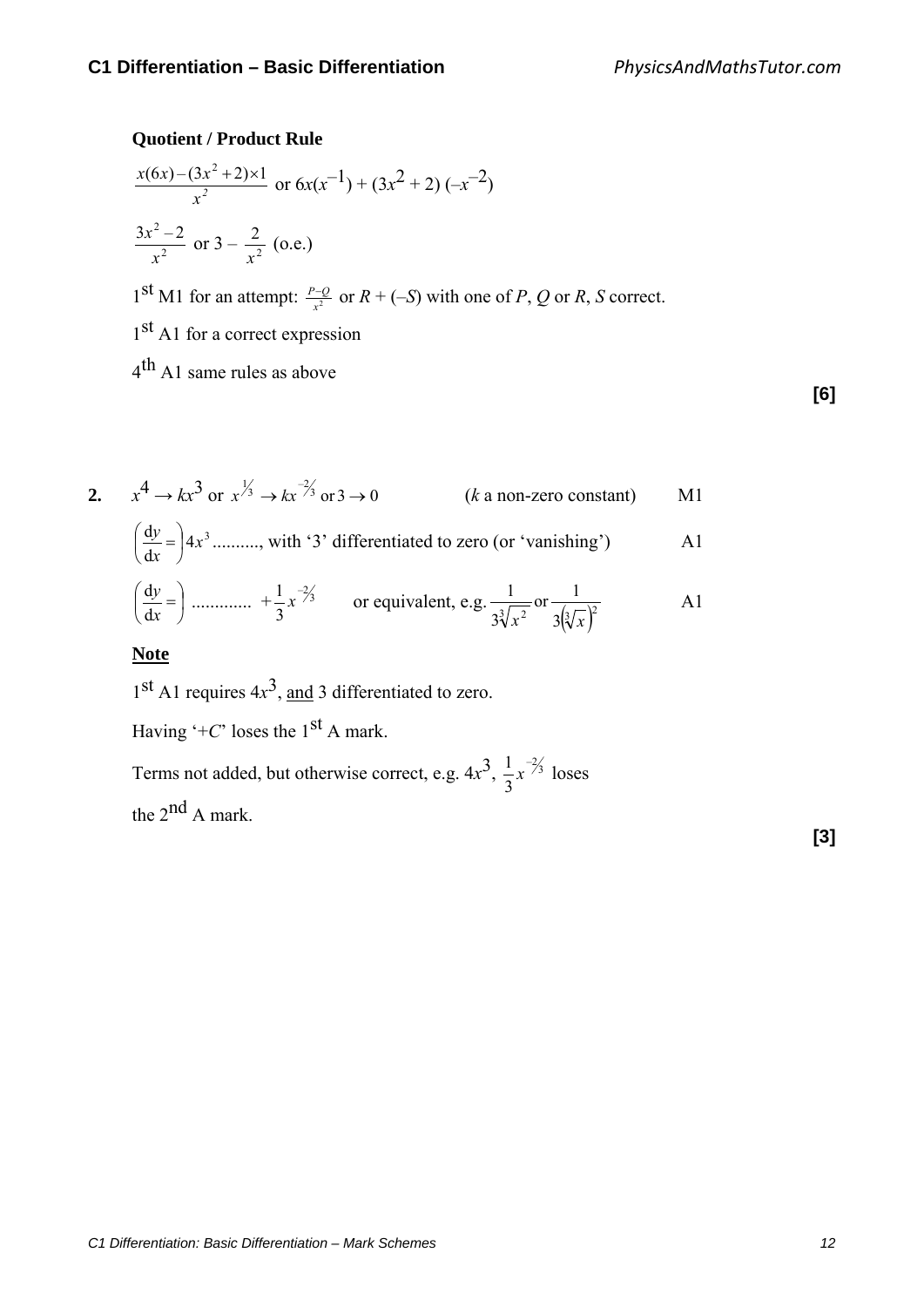3. (a) 
$$
y = \frac{x^2 - 5x - 24}{x} = x - 5 - 24x^{-1}
$$
  
\n(or equiv., e.g.  $x + 3 - 8 - \frac{24}{x}$ )  
\n $\frac{dy}{dx} = 1 + 24x^{-2}$  or  $\frac{dy}{dx} = 1 + \frac{24}{x^2}$  M1 A1 4

**Note**

1<sup>st</sup> M: Mult. out to get  $x^2 + bx + c$ ,  $b \ne 0$ ,  $c \ne 0$  and dividing by  $x$  (not  $x^2$ ). Obtaining one correct term, e.g. *x*…….. is sufficient evidence of a division attempt.

 $2<sup>nd</sup>$  M: Dependent on the  $1<sup>st</sup>$  M:

Evidence of  $x^n \to kx^{n-1}$  for one *x* term (i.e. not just the constant term) is sufficient). Note that mark is not given if, for example, the numerator and denominator are differentiated separately.

A mistake in the 'middle term', e.g.  $x + 5 - 24x^{-1}$ , does not invalidate the 2<sup>nd</sup> A mark, so M1 A0 M1 A1 is possible.

(b) 
$$
x = 2
$$
:  $y = -15$  Allow if seen in part (a).  
\n $\left(\frac{dy}{dx}\right)1 + \frac{24}{4} = 7$  Follow-through from  
\ncandidate's non-constant  $\frac{dy}{dx}$ .  
\n**B1**

This must be simplified to a "single value".

$$
y + 15 = 7(x - 2)
$$
 (or equiv., e.g.  $y = 7x - 29$ )  
Allow  $\frac{y + 15}{x - 2} = 7$  M1 A1 4

#### **Note**

B1ft: For evaluation, using  $x = 2$ , of their *x y* d d , even if unlabelled or called *y*.

M: For the equation, in any form, of a straight line through

 $(2, -15)$  with candidate's *x y* d  $\frac{dy}{dx}$  value as gradient.

Alternative is to use  $(2, -15)$  in  $y = mx + c$  to find a value for *c*, in which case  $y = 7x + c$  leading to  $c = -29$  is sufficient for the A1).

(See general principles for straight line equations at the end of the scheme).

Final A: 'Unsimplified' forms are acceptable, but…

 $y - (-15) = 7(x - 2)$  is A0 (unresolved 'minus minus').

**[8]**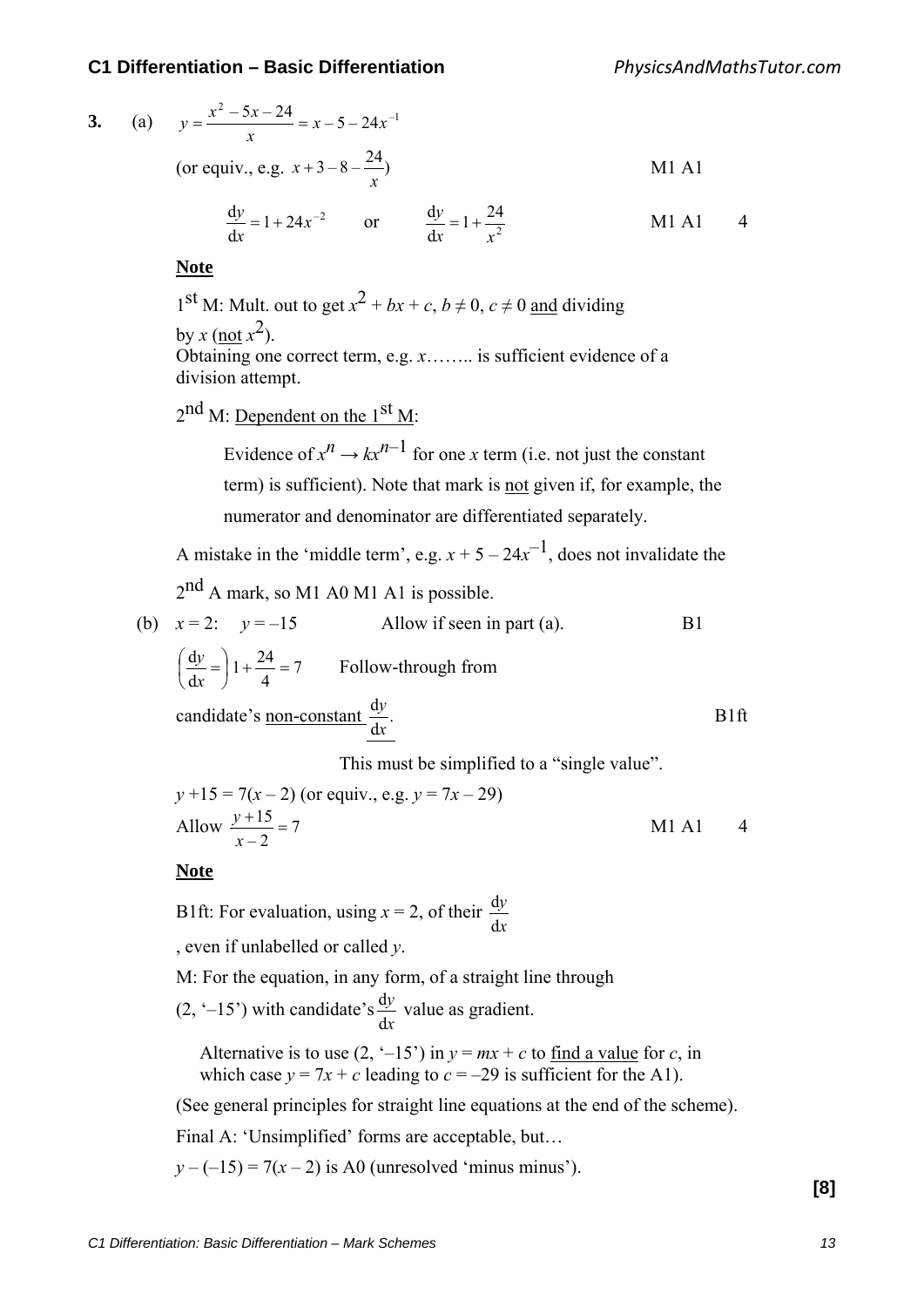3

4. (a) 
$$
\frac{dy}{dx} = 6x^2 - 6x^{-3}
$$
  
\n**Note**  
\nM1 A1 A1 3  
\n**Note**  
\n1<sup>st</sup> A1 for an attempt to differentiate  $x^n \rightarrow x^{n-1}$   
\n1<sup>st</sup> A1 for  $-6x^{-3}$  or  $-\frac{6}{x^3}$  Condone  $+ -6x^{-3}$  here. Inclusion of  $+c$   
\nsores A0 here.

(b) 
$$
\frac{2x^4}{4} + \frac{3x^{-1}}{-1}(+C)
$$
   
 
$$
\frac{x^4}{2} - 3x^{-1} + C
$$
   
   
 A1

**Note**

M1 for some attempt to integrate an *x* term of the given *y*.  $x^n \rightarrow x^{n+1}$ 

 $1<sup>st</sup>$  A1 for **both** *x* terms correct but unsimplified– as printed or better. Ignore +*c* here

 $2<sup>nd</sup>$  A1 for both *x* terms correct and simplified and +*c*. Accept –  $\frac{3}{x}$  but

 $NOT + -3x^{-1}$ 

Condone the  $+c$  appearing on the first (unsimplified) line but missing on the final (simplified) line

Apply ISW if a correct answer is seen

If part (b) is attempted first and this is clearly labelled then apply the scheme and allow the marks. Otherwise assume the first solution is for part (a).

**[6]**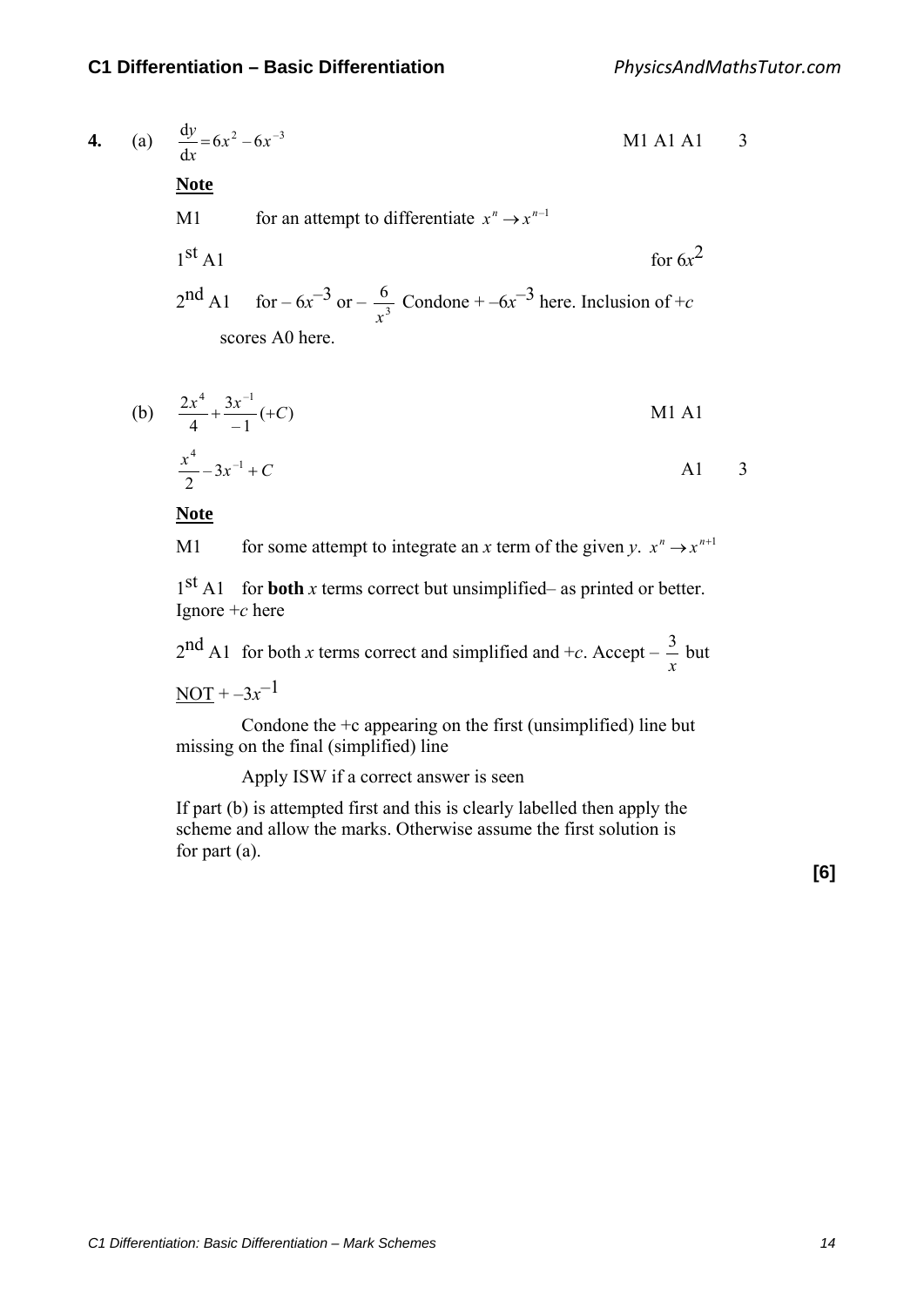5. (a) 
$$
\left[ (3-4\sqrt{x})^2 = \left| 9-12\sqrt{x}-12\sqrt{x}+(-4)^2 x \right| \right]
$$
 M1  
9x <sup>$\frac{1}{2}$</sup>  +16x <sup>$\frac{1}{2}$</sup>  -24 A1, A1 3

#### **Note**

M1 for an attempt to expand  $(3 - 4\sqrt{x})^2$  with at least 3 terms correct– as printed or better

Or 
$$
9-k\sqrt{x+16x(k\neq0)}
$$
. See also the MR rule below

1<sup>st</sup> A1 for their coefficient of  $\sqrt{x} = 16$ . Condone writing (±)  $9x^{(\pm)}^{\frac{1}{2}}$ instead of  $9x<sup>2</sup>$  $\frac{1}{2}$ 9*x*  $2<sup>nd</sup>$  A1 for *B* = – 24 or their constant term = – 24

(b) 
$$
f'(x) = -\frac{9}{2}x^{-\frac{3}{2}}, +\frac{16}{2}x^{-\frac{1}{2}}
$$
 M1 A1, A1ft 3

**Note**

M1 for an attempt to differentiate an x term 
$$
x^n \rightarrow x^{n-1}
$$
  
\n1<sup>st</sup> A1 for  $-\frac{9}{2}x^{-\frac{3}{2}}$  and their constant *B* differentiated to zero. NB  
\n $-\frac{1}{2} \times 9x^{-\frac{3}{2}}$  is A0

 $2<sup>nd</sup>$  A1ft follow through their  $Ax^{\frac{1}{2}}$  $Ax^2$  but can be scored without a value for *A*, i.e. for  $\frac{4}{2}x^2$  $-\frac{1}{2}$ 2  $\frac{A}{2}x$ 

(c) 
$$
f'(9) = -\frac{9}{2} \times \frac{1}{27} + \frac{16}{2} \times \frac{1}{3} = -\frac{1}{6} + \frac{16}{6} = \frac{5}{2}
$$
 M1 A1 2

#### **Note**

M1 for some correct substitution of  $x = 9$  in their expression for  $f'(x)$ including an attempt at  $(9)^{-2}$  $\pm \frac{k}{2}$  (k odd) somewhere that leads to some appropriate multiples of  $\frac{1}{3}$  or 3

A1 accept  $\frac{15}{6}$  or any exact equivalent of 2.5 e.g.  $\frac{45}{18}, \frac{135}{54}$  or even  $\frac{67.5}{27}$ 54  $\frac{45}{18}, \frac{135}{54}$ Misread (MR) Only allow MR of the form *x*  $\frac{(3-k\sqrt{x})^2}{\sqrt{x}}$  N.B. Leads to answer in (c) of  $\frac{k^2-1}{6}$  Score as M1A0A0, M1A1A1ft, M1A1ft

**[8]**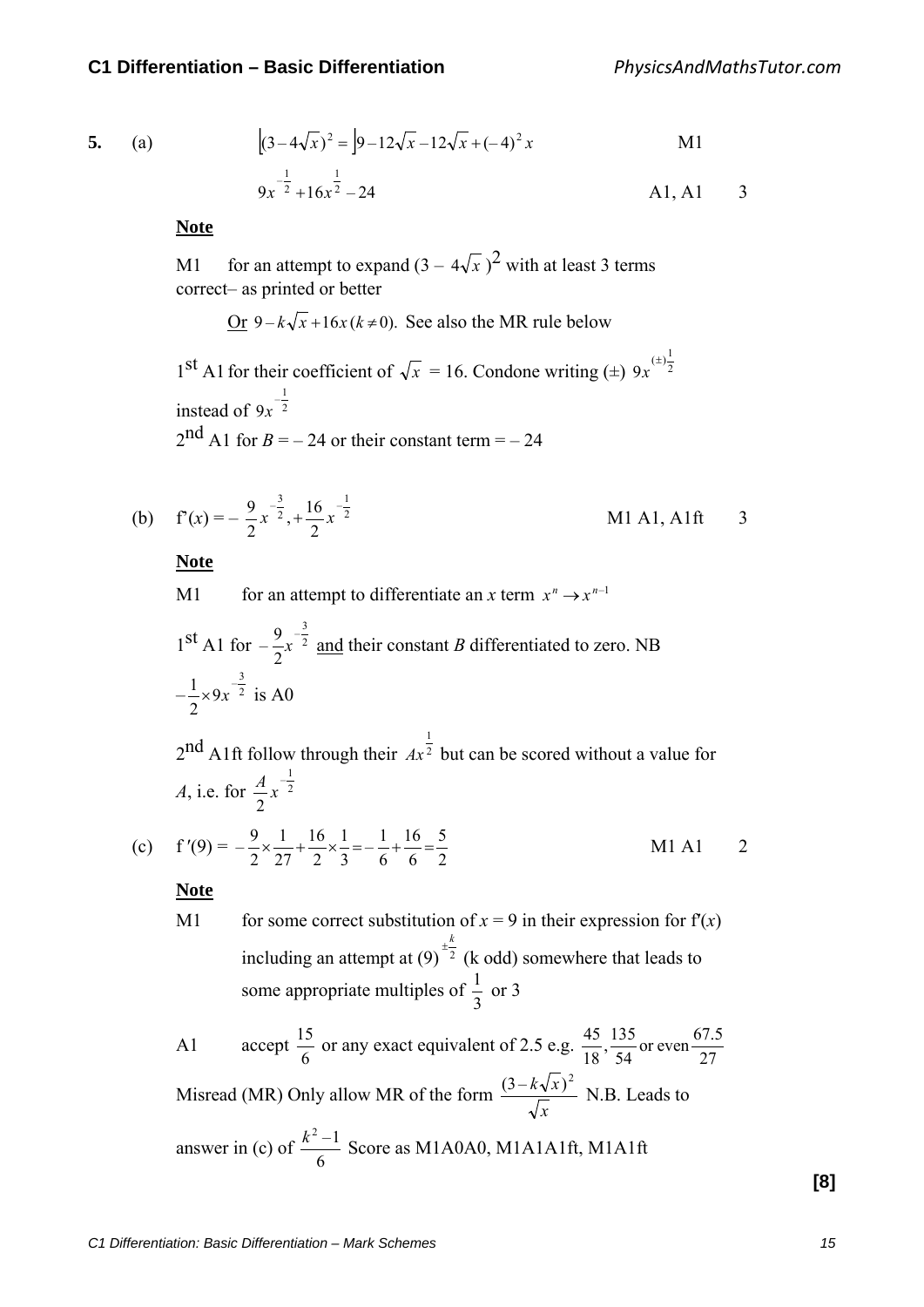6. (a) 
$$
2x^{\frac{3}{2}}
$$
 or  $p = \frac{3}{2}$  (Not  $2x\sqrt{x}$ )  
\n $-x$  or  $-x^1$  or  $q = 1$   
\n**Note**  
\n1<sup>st</sup> B1 for p = 1.5 or exact equivalent  
\n2<sup>nd</sup> B1 for q = 1

(b) 
$$
\left(\frac{dy}{dx}\right) = 20x^3 + 2 \times \frac{3}{2}x^{\frac{1}{2}} - 1
$$
 M1  
20x<sup>3</sup> + 3x <sup>$\frac{1}{2}$</sup>  - 1 A1A1ftA1ft 4

**Note**

M1 for an attempt to differentiate  $x^n \rightarrow x^{n-1}$  (for any of the 4 terms)  $1<sup>st</sup>$  A1 for  $20x<sup>3</sup>$  (the – 3 must 'disappear')

 $2^{nd}$  A1ft 1  $3x^2$  or  $3\sqrt{x}$ . Follow through their *p* but they must be differentiating  $2x^p$ , where *p* is a <u>fraction</u>, and the coefficient must be simplified if necessary.

 $3^{\text{rd}}$  A1ft for -1 (not the unsimplified  $-x^0$ ), or follow through for correct differentiation of their –  $x^q$  (i.e. coefficient of  $x^q$  is – 1). If ft is applied, the coefficient must be simplified if necessary.

'Simplified' coefficient means  $\frac{a}{b}$  where *a* and *b* are integers with no common

factors. Only a single + or – sign is allowed (e.g. – – must be replaced by  $+$ ).

If there is a 'restart' in part (b) it can be marked independently of part (a), but marks for part (a) cannot be scored for work seen in (b).

Multiplying by  $\sqrt{x}$ : (assuming this is a restart)

e.g. 
$$
y = 5x^4 \sqrt{x} - 3\sqrt{x} + 2x^2 - x^{3/2}
$$
  
\n $\left(\frac{dy}{dx}\right) = \frac{45}{2}x^{7/2} - \frac{3}{2}x^{-7/2} + 4x - \frac{3}{2}x^{7/2}$  scores M1 A0 A0 (*p* not a fraction) A16

fraction) A1ft.

Extra term included: This invalidates the final mark.

e.g. 
$$
y = 5x^4 - 3 + 2x^2 - x^{3/2} - x^{1/2}
$$
  
\n
$$
\left(\frac{dy}{dx}\right) = 20x^3 + 4x - \frac{3}{2}x^{1/2} - \frac{1}{2}x^{-1/2}
$$
 scores M1 A1 A0 (*p* not a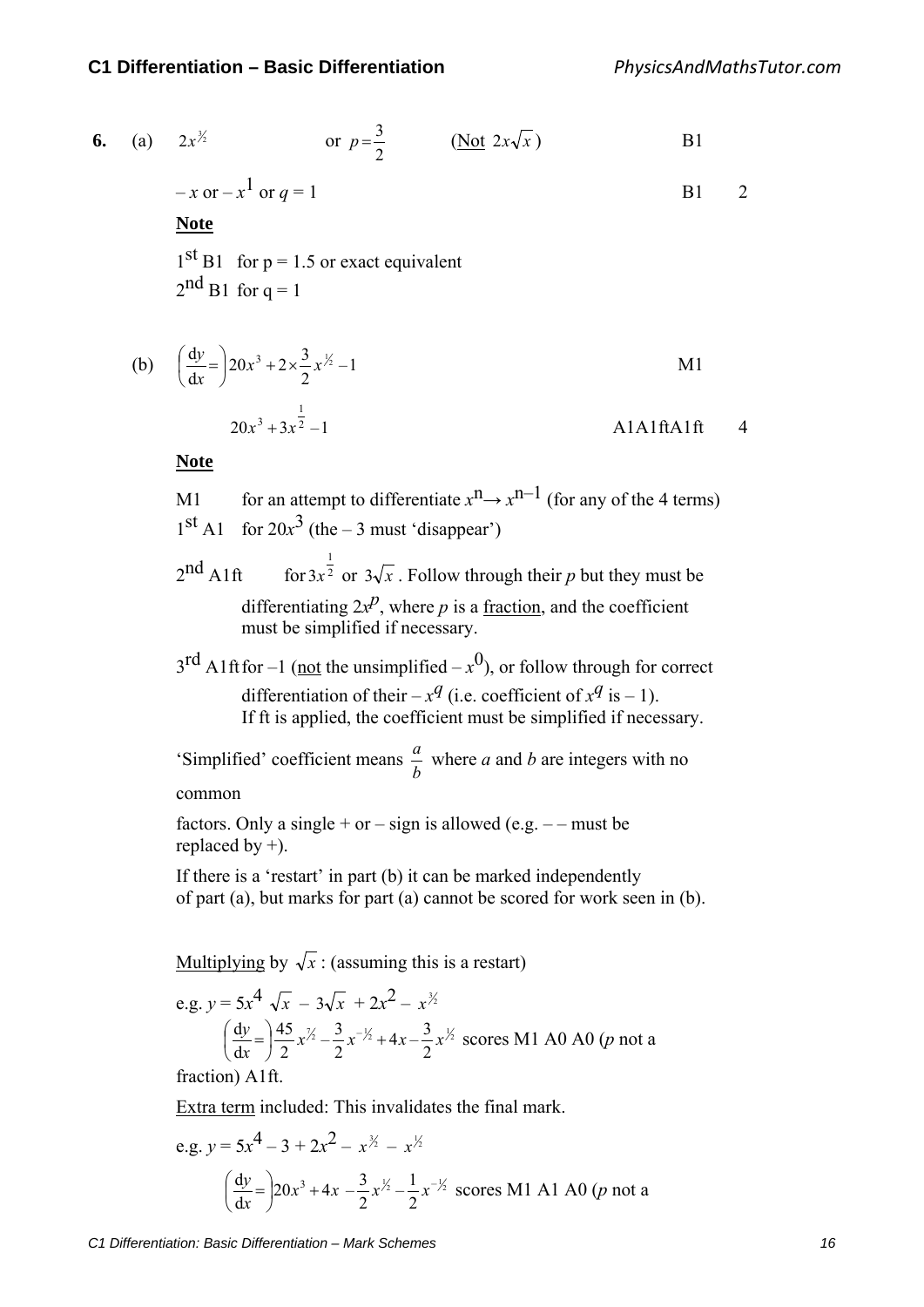fraction) A0.

Numerator and denominator differentiated separately: For this, neither of the last two (ft) marks should be awarded.

Quotient/product rule:

Last two terms must be correct to score the last 2 marks. (If the M mark has not already been earned, it can be given for the quotient/product rule attempt.)

**[6]**

7. (a) 
$$
[f'(x)=]3+3x^2
$$
 M1A1 2

- M1 for attempting to differentiate  $x^n \rightarrow x^{n-1}$ . Just one term will do. A poor integration attempt that gives  $3x^2 + ...$  (or similar) scores M0A0
- A1 for a fully correct expression. Must be 3 not  $3x^0$ . If there is  $a + c$  they score A0.

| (b) $3 + 3x^2 = 15$ and start to try and simplify  | M1 |  |
|----------------------------------------------------|----|--|
| $x^2 = k \rightarrow x = \sqrt{k}$ (ignore $\pm$ ) | M1 |  |
| $x = 2$ (ignore $x = -2$ )                         | A1 |  |

 $1<sup>st</sup>$  M1 for forming a correct equation and trying to rearrange their  $f'(x) = 15$  e.g. collect terms.

e.g.  $3x^2 = 15 - 3$  or  $1 + x^2 = 5$  or even  $3 + 3x^2 \rightarrow 3x^2 =$ 3 15 or  $3x^{-1} + 3x^2 = 15 \rightarrow 6x = 15$ 

(i.e algebra can be awful as long as they try to collect terms in their  $f'(x) = 15$  equation)

 $2<sup>nd</sup>$  M1 this is dependent upon their  $f'(x)$  being of the form  $a + bx^2$  and attempting to solve  $a + bx^2 = 15$ For correct processing leading to  $x = ...$ Can condone arithmetic slips but processes should be correct so

e.g. 
$$
3 + 3x^2 = 15 \rightarrow 3x^2 = \frac{15}{3} \rightarrow x = \frac{\sqrt{15}}{3}
$$
 scores M1M0A0  
\n $3 + 3x^2 = 15 \rightarrow 3x^2 = 12 \rightarrow x^2 = 9 \rightarrow x = 3$  scores M1M0A0  
\n $3 + 3x^2 = 15 \rightarrow 3x^2 = 12 \rightarrow 3x = \sqrt{12} \rightarrow x = \frac{\sqrt{12}}{3}$  scores M1M0A0

**[5]**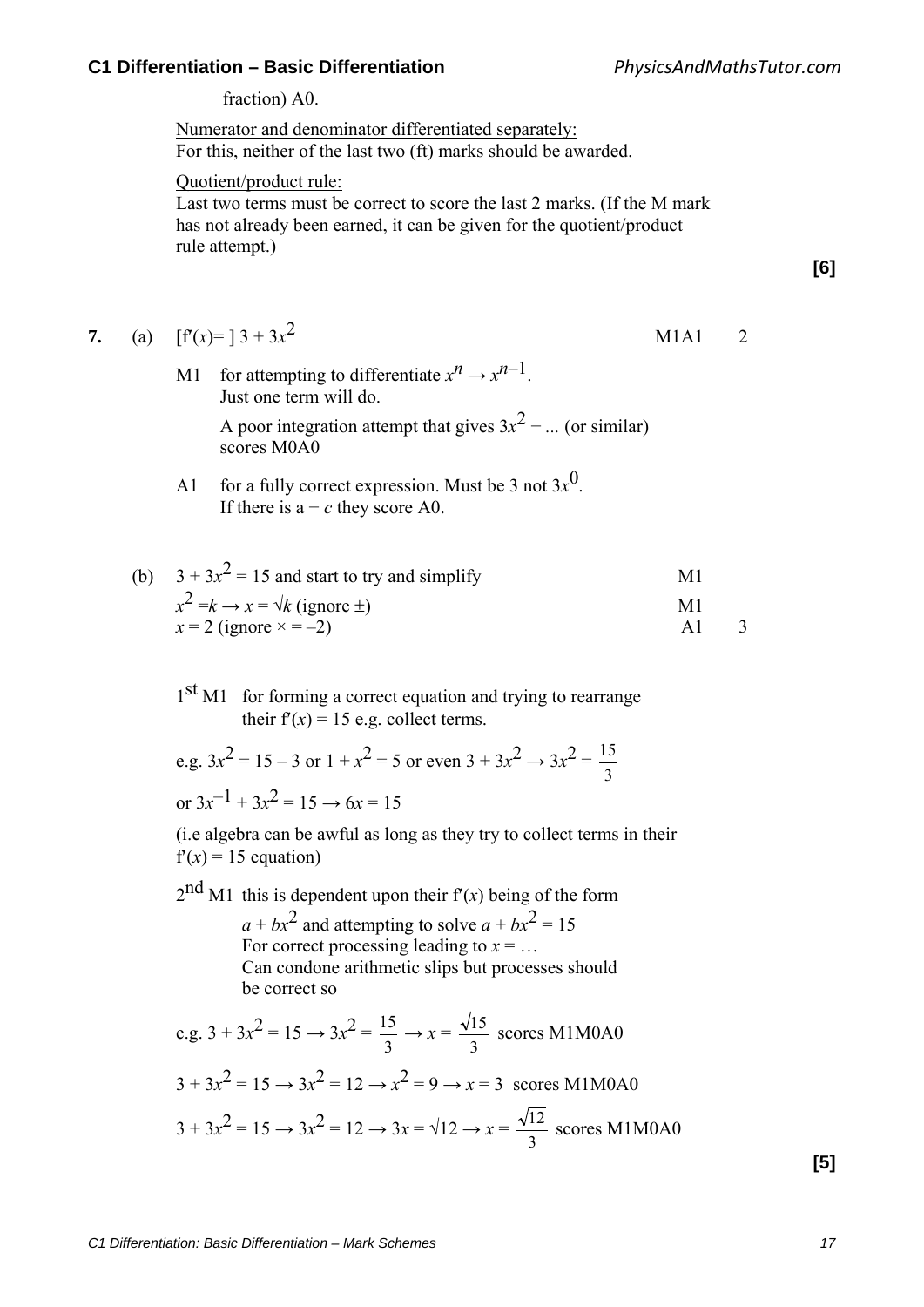8. (a) 
$$
\left[\frac{dy}{dx} = \right] 3kx^2 - 2x + 1
$$
 M1A1 2

- M1 for attempting to differentiate  $x^n \rightarrow x^{n-1}$  (or –5 going to 0 will do)
- A1 all correct. A "+ *c*" scores A0

(b) Gradient of line is 
$$
\frac{7}{2}
$$
  
\nWhen  $x = -\frac{1}{2}$ :  $3k \times (\frac{1}{4}) - 2 \times (-\frac{1}{2}) + 1 = \frac{7}{2}$   
\n $\frac{3k}{4} = \frac{3}{2} \Rightarrow k = 2$   
\n**11**, **M1**  
\n**M2**  
\n**M3**  
\n**M4**

B1 for  $m = \frac{7}{2}$ . Rearranging the line into  $y =$ 2  $\frac{7}{2}x + c$  does not score this mark until you are sure they are using  $\frac{7}{2}$  as the gradient of the line or state *m* = 2 7

1<sup>st</sup> M1 for substituting 
$$
x = -\frac{1}{2}
$$
 into their  $\frac{dy}{dx}$ , some correct  
substitution seen

 $2<sup>nd</sup>$  M1 for forming a suitable equation in *k* and attempting to solve leading to  $k = \dots$ Equation must use their *x y* d  $\frac{dy}{dx}$  and their gradient of line.

Assuming the gradient is 0 or 7 scores

- M0 unless they have clearly stated that this is the gradient of the line.
- A1 for  $k = 2$

(c) 
$$
x = -\frac{1}{2} \Rightarrow y = k \times \left(-\frac{1}{8}\right) - \left(\frac{1}{4}\right) - \frac{1}{2} - 5 = -6
$$
 M1, A1 2

M1 for attempting to substitute their *k* (however it was found or can still be a letter) and

$$
x = \frac{1 - 2}{2}
$$
 into y (some correct substitution)  
A1 for -6

**[8]**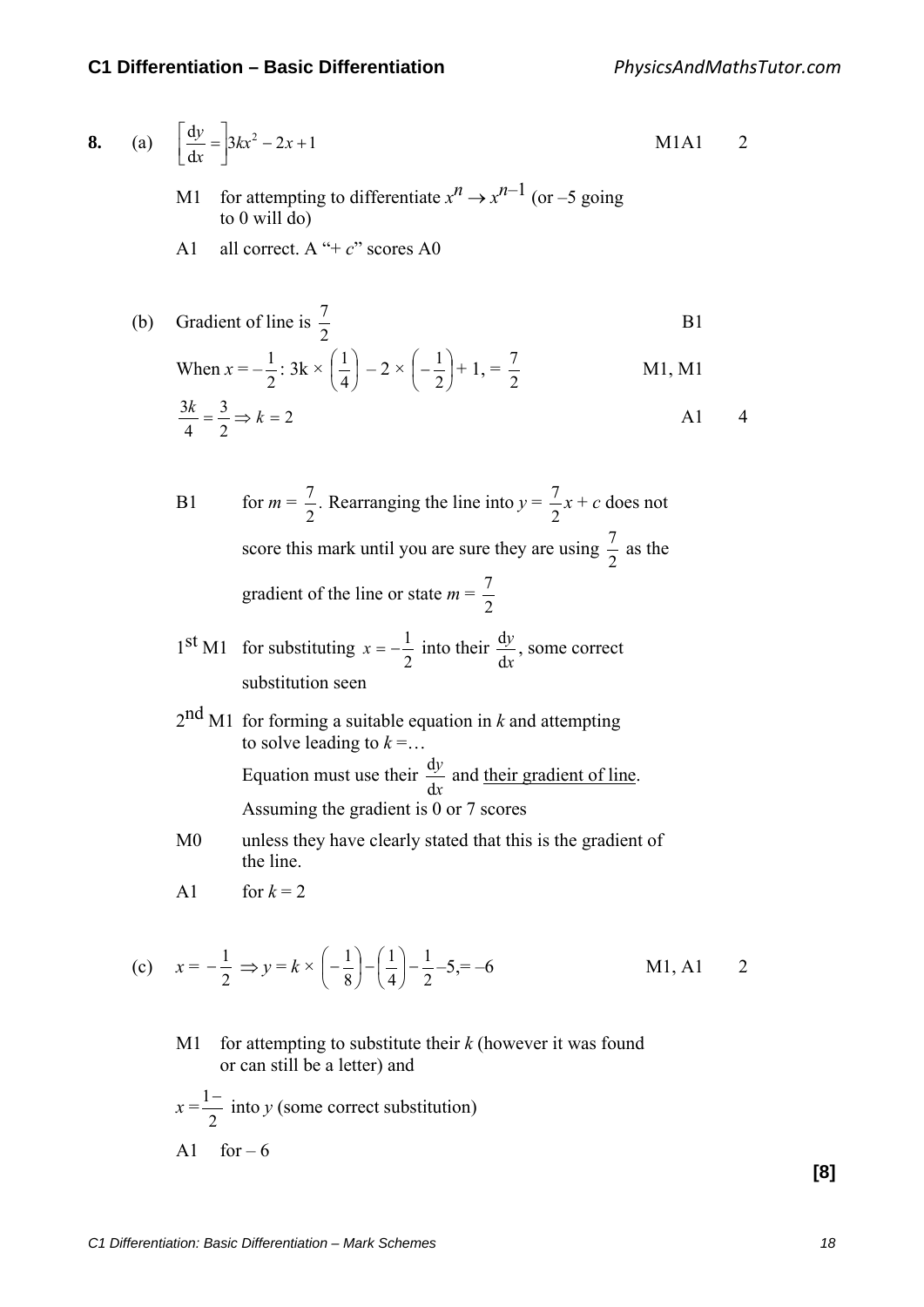9. (a) 
$$
\left(2x^{-\frac{1}{2}} + 3x^{-1}\right)
$$
  $p = -\frac{1}{2}, q = -1$  B1, B1 2

(b) 
$$
\left(y = 5x - 7 + 2x^{-\frac{1}{2}} + 3x^{-1}\right)
$$
  
 $\left(\frac{dy}{dx} = \right)$  5 (or  $5x^{0}$ ) (5x – 7 correctly differentiated)

Attempt to differentiate either  $2x^p$  with a fractional p, giving  $kx^{p-1}$  ( $k \ne 0$ ),M1 (the fraction *p* could be in decimal form)

or 
$$
3x^q
$$
 with a negative q, giving  $kx^{q-1}$  ( $k \ne 0$ ). A1ft, A1ft 4  
\n $\left(-\frac{1}{2} \times 2x^{-\frac{3}{2}} - 1 \times 3x^{-2}\right) - x^{-\frac{3}{2}}, -3x^{-2}$ 

N.B. It is possible to 'start again' in (b), so the *p* and *q* may be different from those seen in (a), but note that the M mark is

for the attempt to differentiate  $2x^p$  or  $3x^q$ .

However, marks for part (a) cannot be earned in part (b).

- 1<sup>st</sup> A1ft:ft their  $2x^p$ , *but p* must be a fraction and coefficient must be simplified (the fraction *p* could be in decimal form).
- $2<sup>nd</sup>$  A1ft: ft their  $3x<sup>q</sup>$ , but *q* must be negative and coefficient must be simplified.

'Simplified' coefficient means  $\frac{a}{b}$  where *a* and *b* are integers with no common factors. Only a single  $+$  or  $-$  sign is allowed (e.g.  $-$  – must be replaced by +).

Having +*C* loses the B mark.

**[6]**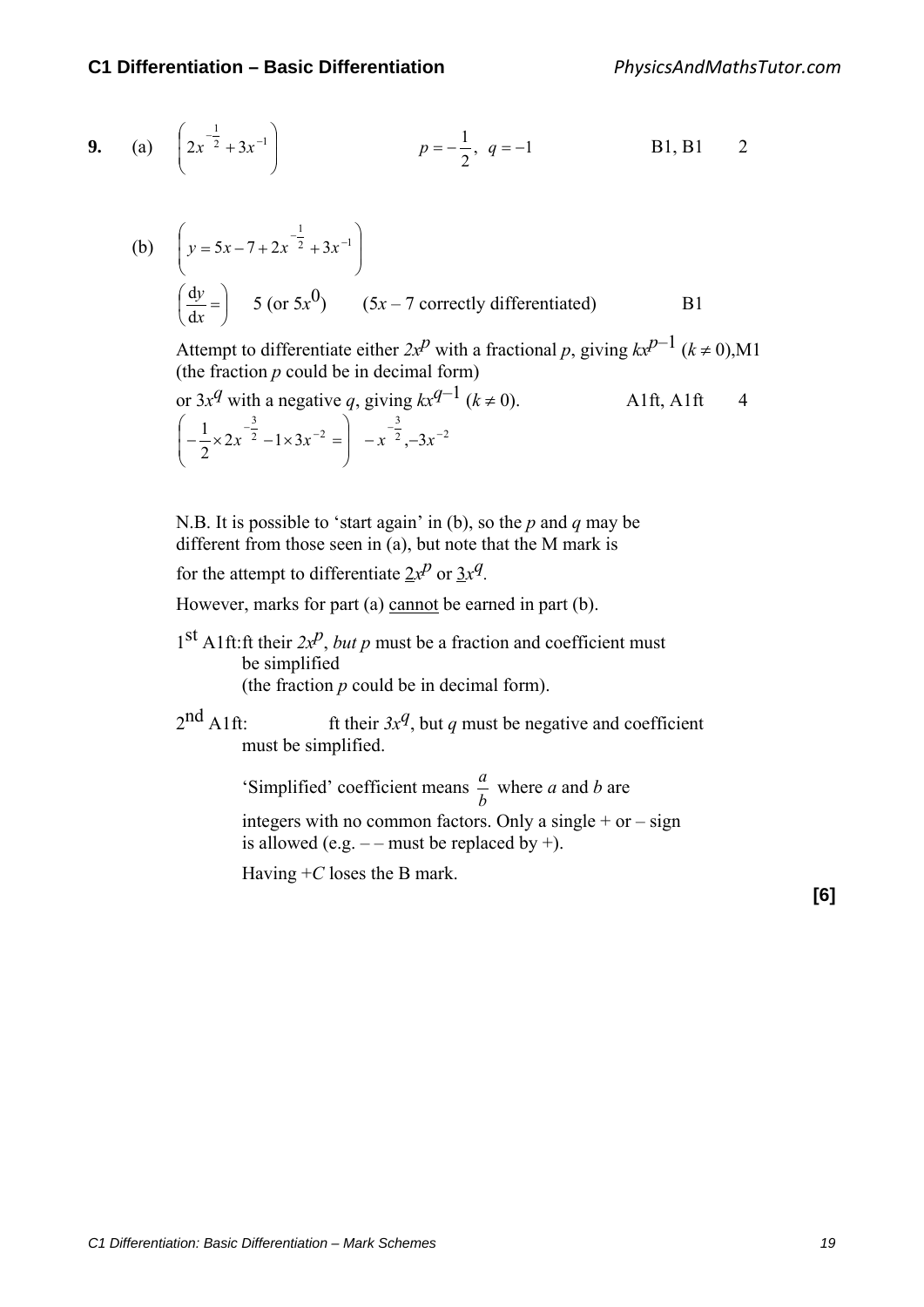



The individual marks are independent, but the  $2<sup>nd</sup>$ ,  $3<sup>rd</sup>$  and  $4<sup>th</sup>$  B's are dependent upon a sketch having been attempted. B marks for coordinates: Allow (0, 1), etc. (coordinates the wrong way round) if marked in the correct place on the sketch.

(b)  $y = (x+3)(x^2-2x+1)(*)$  M1  $= x^{3} + x^{2} - 5x + 3(*)$  (*k* = 3) A1cso 2 (\*)Marks can be awarded if this is seen in part (a)

M: Attempt to multiply out  $(x - 1)^2$  and write as a product with  $(x + 3)$ , or attempt to multiply out  $(x + 3)(x - 1)$  and write as a product with  $(x-1)$ , or attempt to expand  $(x + 3)(x-1)(x-1)$ directly (at least 7 terms). The  $(x-1)^2$  or  $(x+3)(x-1)$  expansion must have 3 (or 4) terms, so should not, for example, be just  $x^2 + 1$ .

A: It is not necessary to state explicitly  $k = 3$ .

 Condone missing brackets if the intention seems clear and a fully correct expansion is seen.

(c) 
$$
\frac{dy}{dx} = 3x^2 + 2x - 5
$$
 M1A1

$$
3x2 + 2x - 5 = 3 \text{ or } 3x2 + 2x - 8 = 0
$$

$$
(3x-4)(x+2) = 0 \t x = ... \t M1
$$

$$
x = \frac{4}{3}
$$
 (or exact equiv.),  $x = -2$  A1, A1 6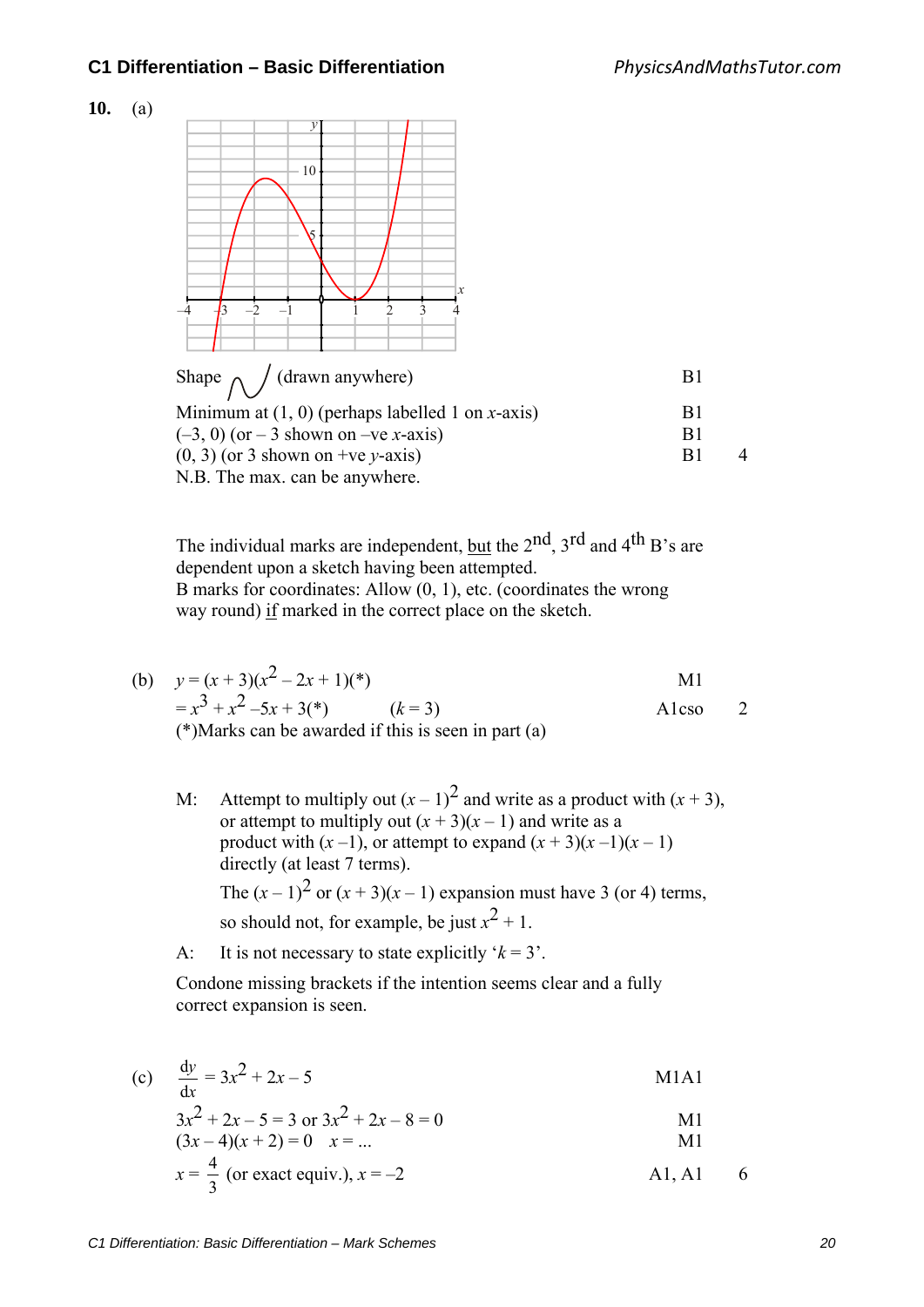$1<sup>st</sup>$  M:Attempt to differentiate (correct power of *x* in at least one term).

 $2<sup>nd</sup>$  M: Setting their derivative equal to 3.

 $3<sup>rd</sup>$  M: Attempt to solve a 3-term quadratic based on their derivative. The equation <u>could</u> come from  $\frac{dy}{dx} = 0$  $\frac{dy}{dx} = 0$ .

N.B. After an incorrect *k* value in (b), full marks are still possible in (c).

**[12]**

11. 
$$
4x^3 \to kx^2
$$
 or  $2x^{\frac{1}{2}} \to kx^{-\frac{1}{2}}$  (*k* a non-zero constant)  
\n12 $x^2$ ,  $+x^{-\frac{1}{2}}$ ...,  $(-1 \to 0)$    
\nA1, A1, B1 4

Accept equivalent alternatives to  $x^{-2}$ , e.g.  $\frac{1}{x^{-1}}$ ,  $\frac{1}{x^{-0.5}}$ <sup>2</sup>, e.g.  $\frac{1}{r^{1/2}}$  $-\frac{1}{2}$ , e.g.  $\frac{1}{1}$ ,  $\frac{1}{5}$ ,  $x^{-}$  $x^{\frac{1}{2}} \sqrt{x}$  $x^{-2}$ , e.g.  $\frac{1}{x}$ ,  $\frac{1}{x}$ ,  $x^{-0.5}$ .

M1:  $4x^3$  'differentiated' to give  $kx^2$ , or... 2 1  $2x^2$  'differentiated' to give  $kx^2$  $-\frac{1}{2}$ *kx* <sup>2</sup> (but not for just  $-1 \rightarrow 0$ ).

 $1<sup>st</sup>$  A1:  $12x<sup>2</sup>$  (Do not allow just  $3 \times 4x<sup>2</sup>$ )  $2^{\text{nd}}$  A1:  $x^{-\frac{1}{2}}$  $x^{2}$  or equivalent. (Do not allow just  $\frac{1}{2} \times 2x^{2}$ 1 2 2  $\frac{1}{2} \times 2x^{-\frac{1}{2}}$ , but allow  $1x^{-\frac{1}{2}}$  or  $\frac{2}{3}x^{-\frac{1}{2}}$ 1 2 1 2  $1x^{-\frac{1}{2}}$  or  $\frac{2}{3}x^{-\frac{1}{2}}$ ).

B1: –1 differentiated to give zero (or 'disappearing'). Can be given provided that at least one of the other terms has been changed. Adding an extra term, e.g.  $+ C$ , is B0.

**12.** (a)  $4x \to k \text{ or } 3x^{\frac{3}{2}} \to k^{\frac{1}{2}} \text{ or } -2x^2 \to kx$  M1  $x^{2}-4x$ *x*  $\frac{y}{-}$  = 4 +  $\frac{9}{2}x^{\frac{1}{2}}$  - 4 2  $4 + \frac{9}{2}$ d  $\frac{dy}{dx} = 4 + \frac{9}{2}x^{\frac{1}{2}} - 4x$  A1A1 3

> For the 2 A marks coefficients need not be simplified, but powers must be simplified. For example,  $\frac{3}{2} \times 3x^{1/2}$ 2  $\frac{3}{2} \times 3x^{\frac{1}{2}}$  is acceptable.

All 3 terms correct: A1 A1 Two terms correct: A1 A0 Only one term correct: A0 A0 **[4]**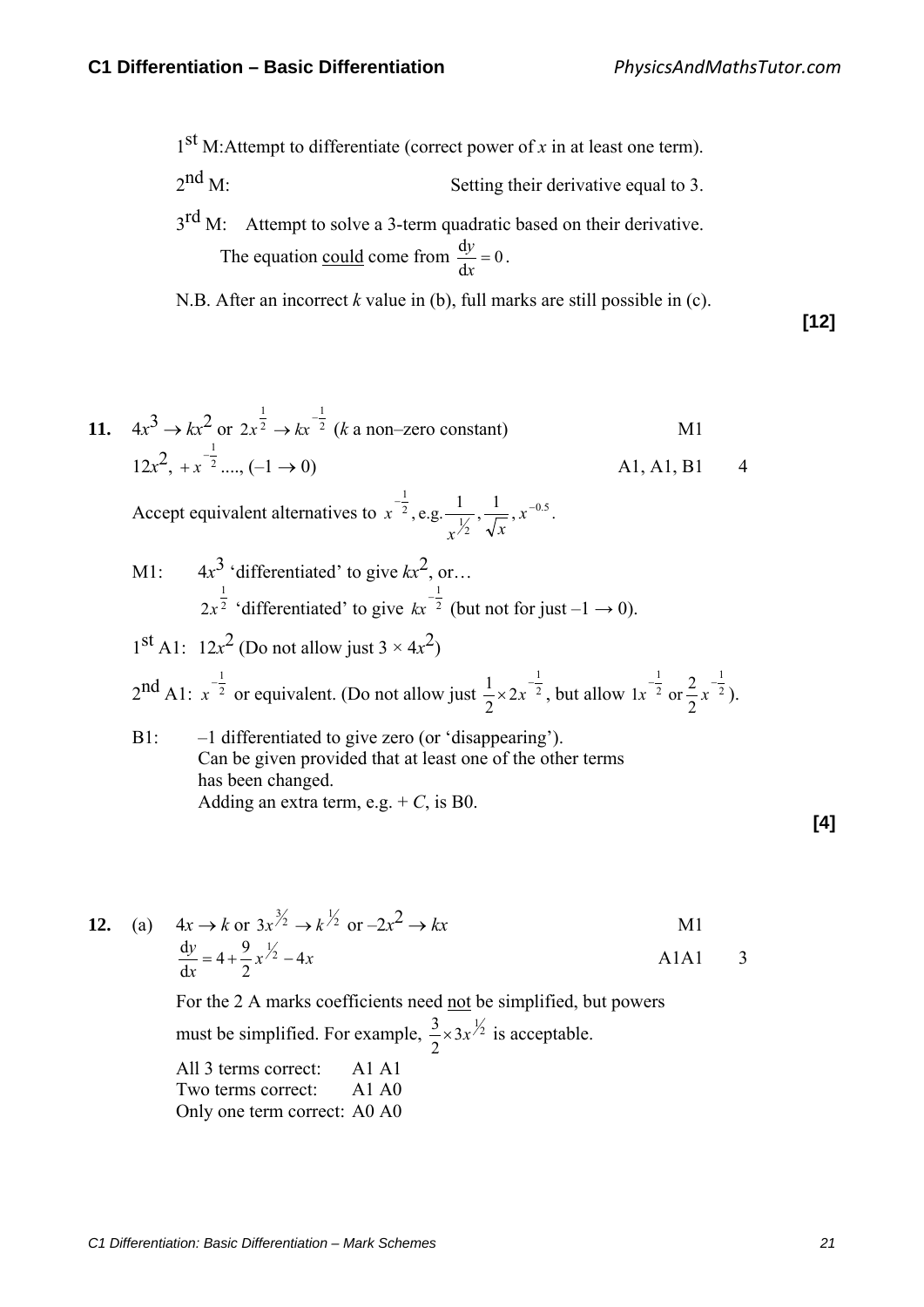- (b) For  $x = 4$ ,  $y = (4 \times 4) + (3 \times 4\sqrt{4}) (2 \times 16) = 16 + 24 32 = 8$  (\*) B1 1 There must be some evidence of the "24" value.
- (c) *x y* d  $\frac{dy}{dx} = 4 + 9 - 16 = -3$  M: Evaluate their *x y* d  $\frac{dy}{dx}$  at  $x = 4$  M1

Gradient of normal 
$$
=
$$
  $\frac{1}{3}$  A1 ft

Equation of normal:  $y - 8 =$ 3  $\frac{1}{2}(x-4)$ ,  $3y=x+20$  (\*) M1, A1 4

In this part, beware 'working backwards' from the given answer.

A1ft: Follow through is just from the candidate's value of *x y* d  $\frac{dy}{dx}$ .

2nd M: Is not given if an *m* value appears "from nowhere".

 $2<sup>nd</sup>$  M: Must be an attempt at a normal equation, not a tangent.

 $2<sup>nd</sup>$  M: Alternative is to use (4, 8) in  $y = mx + c$  to <u>find a value</u> for *c*.

(d) 
$$
y = 0
$$
:  $x =$ ..... (-20) and use  $(x_2-x_1)^2 + (y_2-y_1)^2$  M1  
\n $PQ = \sqrt{24^2 + 8^2}$  or  $PQ^2 = 24^2 + 8^2$  Follow through from  $(k, 0)$  A1ft  
\nMay also be scored with  $(-24)^2$  and  $(-8)^2$ .  
\n $= 8\sqrt{10}$  A1 3

M: Using the normal equation to attempt coordinates of *Q*, (even if using  $x = 0$  instead of  $y = 0$ ), and using Pythagoras to attempt *PQ* or *PQ*2*.*  Follow through from  $(k, 0)$ , but <u>not</u> from  $(0, k)$ …

A common wrong answer is to use  $x = 0$  to give  $\frac{20}{3}$ . This scores M1 A0 A0.

For final answer, accept other simplifications of  $\sqrt{640}$ , e.g.  $2\sqrt{160}$  or  $4\sqrt{40}$ .

**[11]**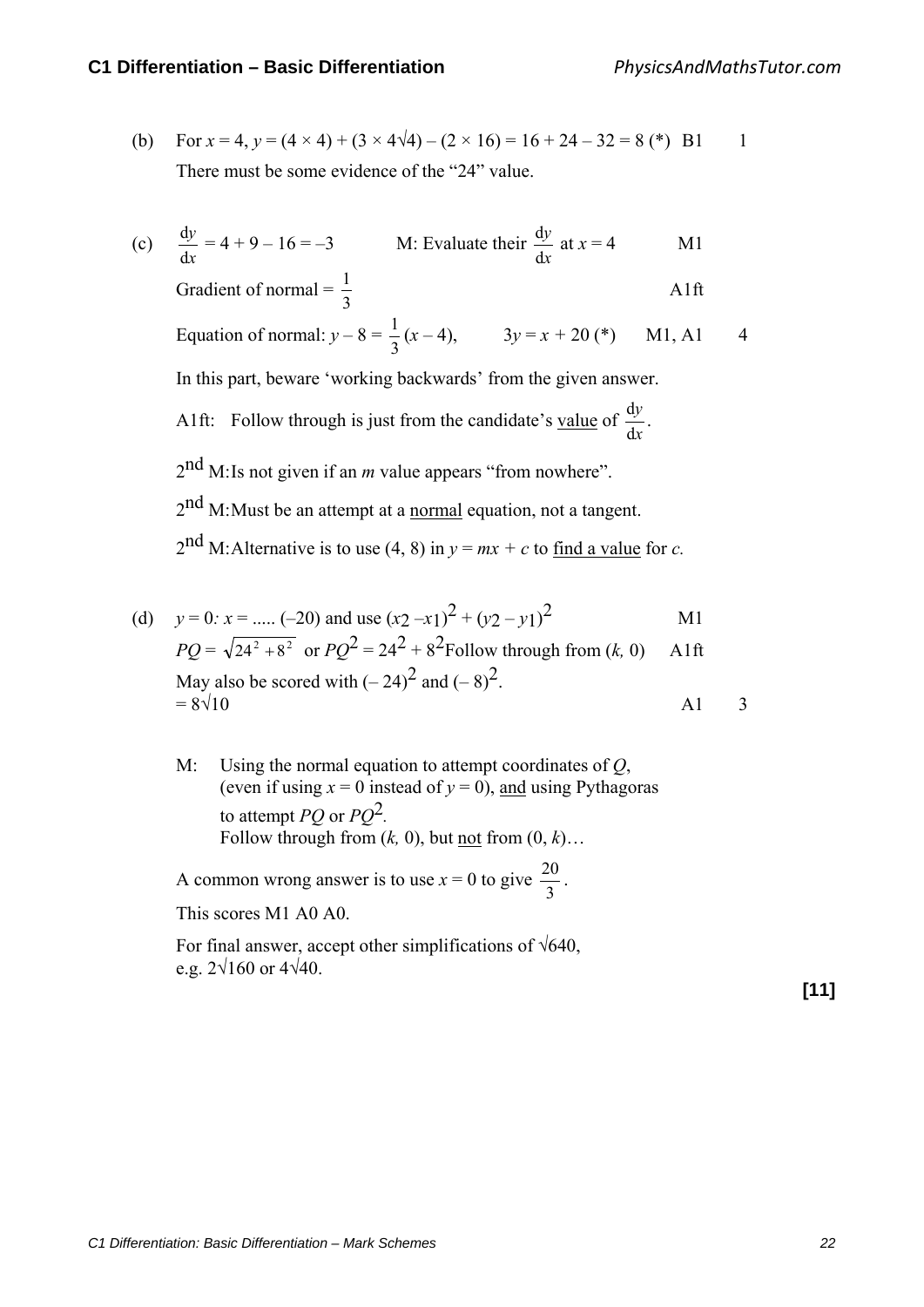13. (a) 
$$
(y = x^4 + 6x^{\frac{1}{2}} \Rightarrow y' =)
$$
 or  $4x^3 + \frac{3}{\sqrt{x}}$  M1A1A1 3  
\n*M1* For some attempt to differentiate  $x^n \rightarrow x^{n-1}$   
\n $1^{st} A1$  For one correct term as printed.  
\n $2^{nd} A1$  For both terms correct as printed  
\n $4x^3 + 3x^{-\frac{1}{2}} + c$  scores M1 A1A0

(b) 
$$
(x+4)^2 = x^2 + 8x + 16
$$
  
\n
$$
\frac{(x+4)^2}{x} = x+8+16x^{-1}
$$
 (allow 4 + 4 for 8) A1  
\n $(y = \frac{(x+4)^2}{x} \Rightarrow y'=)$  1 – 16x<sup>-2</sup> o.e. M1A1 4  
\n $I^{st} M1$  For attempt to expand  $(x + 4)^2$ , must have  $x^2$ , x,  
\n $x^{\circ}$  terms and at least 2 correct  
\n $e.g. x^2 + 8x + 8$  or  $x^2 + 2x + 16$   
\n $I^{st} A1$  Correct expression for  $\frac{(x+4)^2}{x}$ .  
\nAs printed but allow  $\frac{16}{x}$  and  $8x^0$ .  
\n $2^{nd} M1$  For some correct differentiation, any term. Can  
\nfollow through their simplification.  
\nN.B.  $\frac{x^2 + 8x + 16}{x}$  giving rise to  $(2x + 8)/1$  is  
\nM0A0  
\nALT Product or Quotient rule (If in doubt send to  
\nreview)  
\nM2 For correct use of product or quotient rule. Apply  
\nusual rules on formulae.  
\n $I^{st} A1$  For  $\frac{2(x+4)}{x}$  or  $\frac{2x(x+4)}{x^2}$ 

$$
2^{nd} A1 \text{ for } -\frac{(x+4)}{x^2}
$$

**[7]**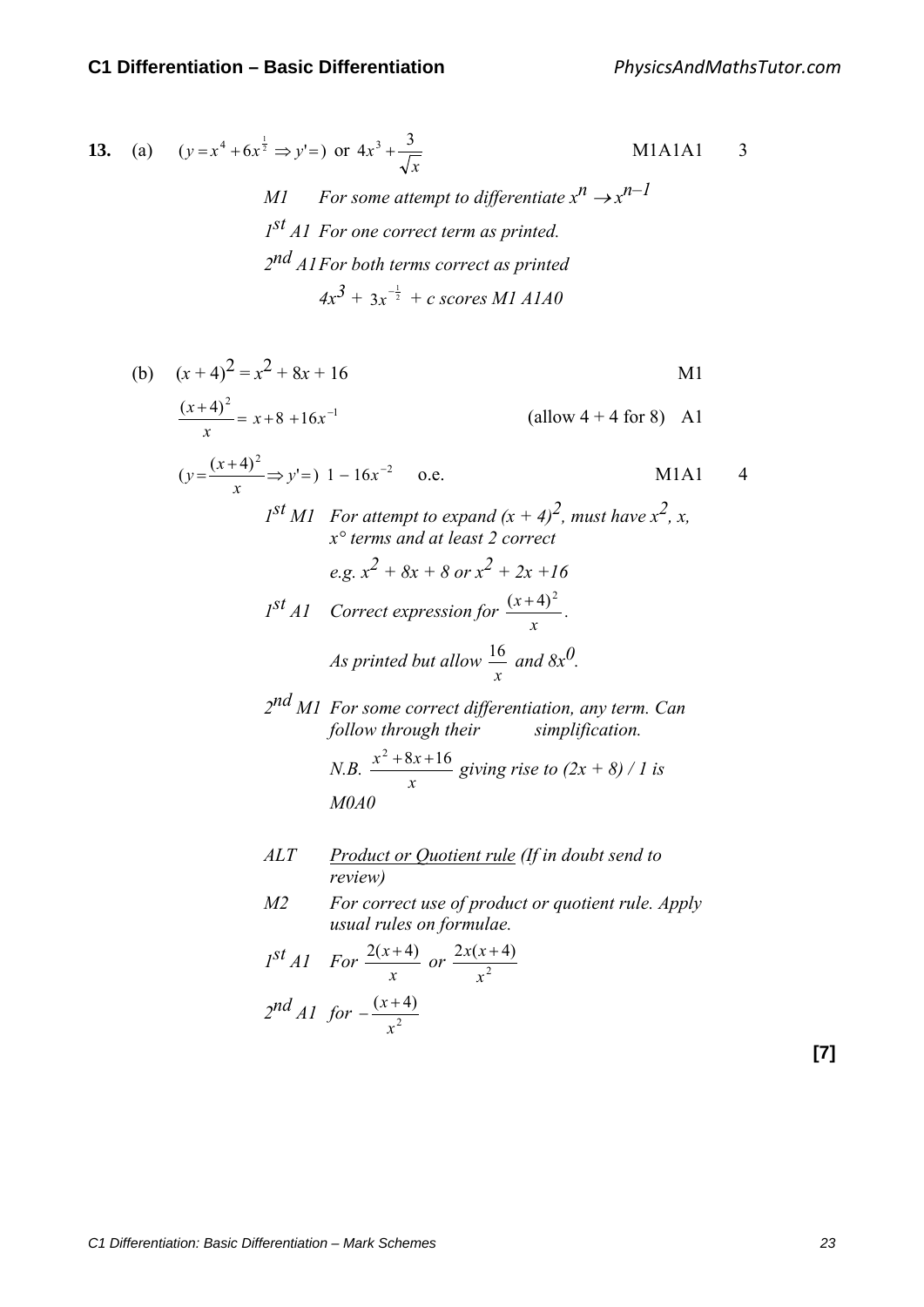*PhysicsAndMathsTutor.com*

**14.** (a) 
$$
\frac{dy}{dx} = 4x + 18x^{-4}
$$
  $x^n \mapsto x^{n-1} M1 A1$  2

(b) 
$$
\int (2x^2 - 6x^{-3}) dx = \frac{2}{3}x^3 + 3x^{-2}
$$
  $x^n \mapsto x^{n+1}$  M1 A1

$$
[\ldots]_1^3 = \frac{2}{3} \times 3^3 + \frac{3}{9} - \left(\frac{2}{3} + 3\right)
$$
 M1

$$
= 14\frac{2}{3} \qquad \frac{44}{3}, \frac{132}{9} \text{ or equivalent} \qquad \text{A1} \qquad 4
$$

$$
[6]
$$

**15.** (a) 
$$
\frac{dy}{dx} = 4x + 18x^{-4}
$$
   
M1:  $x^2 \to x$  or  $x^{-3} \to x^{-4}$    
M1 A1 2

(b) 
$$
\frac{2x^3}{3} - \frac{6x^{-2}}{-2} + C
$$
 
$$
M1: x^2 \to x^3 \text{ or } x^{-3} \to x^{-2} \text{ or } + C M 1 \text{ A} 1 \text{ A} 1
$$
  
\n
$$
\left(=\frac{2x^3}{3} + 3x^{-2} + C\right)
$$
 First A1:  $\frac{2x^3}{3} + C$   
\nSecond A1:  $-\frac{6x^{-2}}{-2}$ 

In both parts, accept any correct version, simplified or not. Accept  $4x<sup>1</sup>$  for  $4x$ .

 $+ C$  in part (a) instead of part (b):

Penalise only once, so if otherwise correct scores M1 A0, M1 A1 A1.

| I<br>ï<br>×<br>۰. |
|-------------------|
|-------------------|

# **16.** (a)  $f(3) = 27 - 117 + 165 - 75$  (some working needed) M1  $= 0$ , so  $(x - 3)$  is a factor of  $f(x)$  A1 2 *M1 is for substituting x = 3 in f(x) A1 requires f(3) = 0 and statement*

- (b)  $(x-3)(x^2-10x+25)$  M1 A1  $(x-3)(x-5)(x-5)$  A1 3 *M1 for quadratic factor*  $(x^2 + ax \pm 25)$ *SC: M1 for one other linear factor found*
- (c)  $3 \text{ and } 5$  B1 1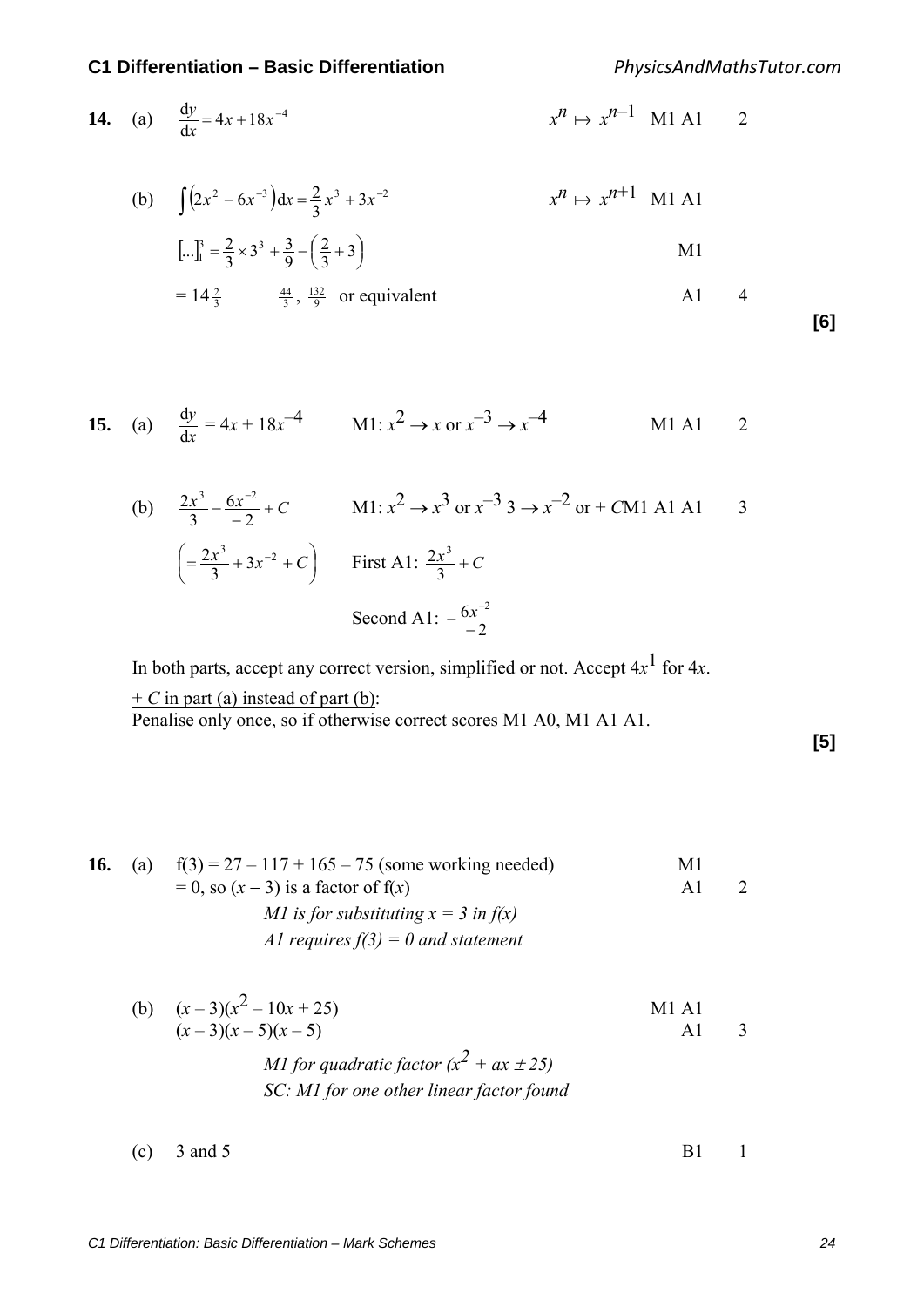*PhysicsAndMathsTutor.com*

| (d) $f'(x) = 3x^2 - 26x + 55$                                            | M1 A1 |  |
|--------------------------------------------------------------------------|-------|--|
| $f'(3) = 27 - 78 + 55 = 4$                                               | A 1   |  |
| MI for differentiation: at least one term has power of<br>x reduced by 1 |       |  |

(e) "
$$
3x^2 - 26x + 55
$$
" = "4"  
\n $3x^2 - 26x + 51 = 0 \Rightarrow (3x - 17)(x - 3) = 0$   $x = ...$  depM1 A1ft  
\nx-coordinate of S is  $\frac{17}{3} \left( \frac{34}{6} \text{ or } 5\frac{2}{3} \text{ or } 5.6 \text{ or } 5.67 \right)$  A1 4  
\nFirst M1: equating their gradient function to their  
\nanswer to (d)  
\nSecond M1: Solving by factors requires

 $(ax^2 + bx + c) = (mx + p)(nx + q)$ *where*  $|pq| = |c|$  *and*  $|mn| = |a|$ *, leading to*  $x = ...$ *Solving by quadratic formula requires attempt to use correct formula with candidate's values of a, b and c used. A1 f.t. only for correct (real) answers to their quadratic Final A1 for a correct exact form.* 

**[13]**

**[8]**

**17.** (i) (a) 
$$
15x^2 + 7
$$
   
M1 A1 A1 3

(i) (b) 
$$
30x
$$
 B1ft 1

(ii) 
$$
x + 2x^{\frac{3}{2}} + x^{-1} + CA1
$$
:  $x + C$ , A1:  $+ 2x^{\frac{3}{2}}$ , A1:  $+ x^{-1}M1$  A1 A1 A1 4

18. (a) 
$$
\sqrt{8} = 2\sqrt{2}
$$
 seen or used somewhere (possibly implied).  
\n
$$
\frac{12}{\sqrt{8}} = \frac{12\sqrt{8}}{8}
$$
 or  $\frac{12}{2\sqrt{2}} = \frac{12\sqrt{2}}{4}$   
\nDirect statement, e.g.  $\frac{6}{\sqrt{2}} = 3\sqrt{2}$  (no indication of method) is M0. M1  
\nAt  $x = 8$ ,  $\frac{dy}{dx} = 3\sqrt{8} + \frac{12}{\sqrt{8}} = 6\sqrt{2} + 3\sqrt{2} = 9\sqrt{2}$  (\*)\nA1 3

(b) Integrating: 
$$
\frac{3x^{\frac{3}{2}}}{(\frac{3}{2})} + \frac{12x^{\frac{1}{2}}}{(\frac{1}{2})} (+C)
$$
 (*C* not required)  
At (4, 30),  $\frac{3 \times 4^{\frac{3}{2}}}{(\frac{3}{2})} + \frac{12 \times 4^{\frac{1}{2}}}{(\frac{1}{2})} + C = 30$  (*C* required)  
M1

$$
(f(x) =) 2x^{\frac{3}{2}} + 24x^{\frac{1}{2}}, -34 \qquad \qquad \text{A1, A1} \qquad 6
$$

**[9]**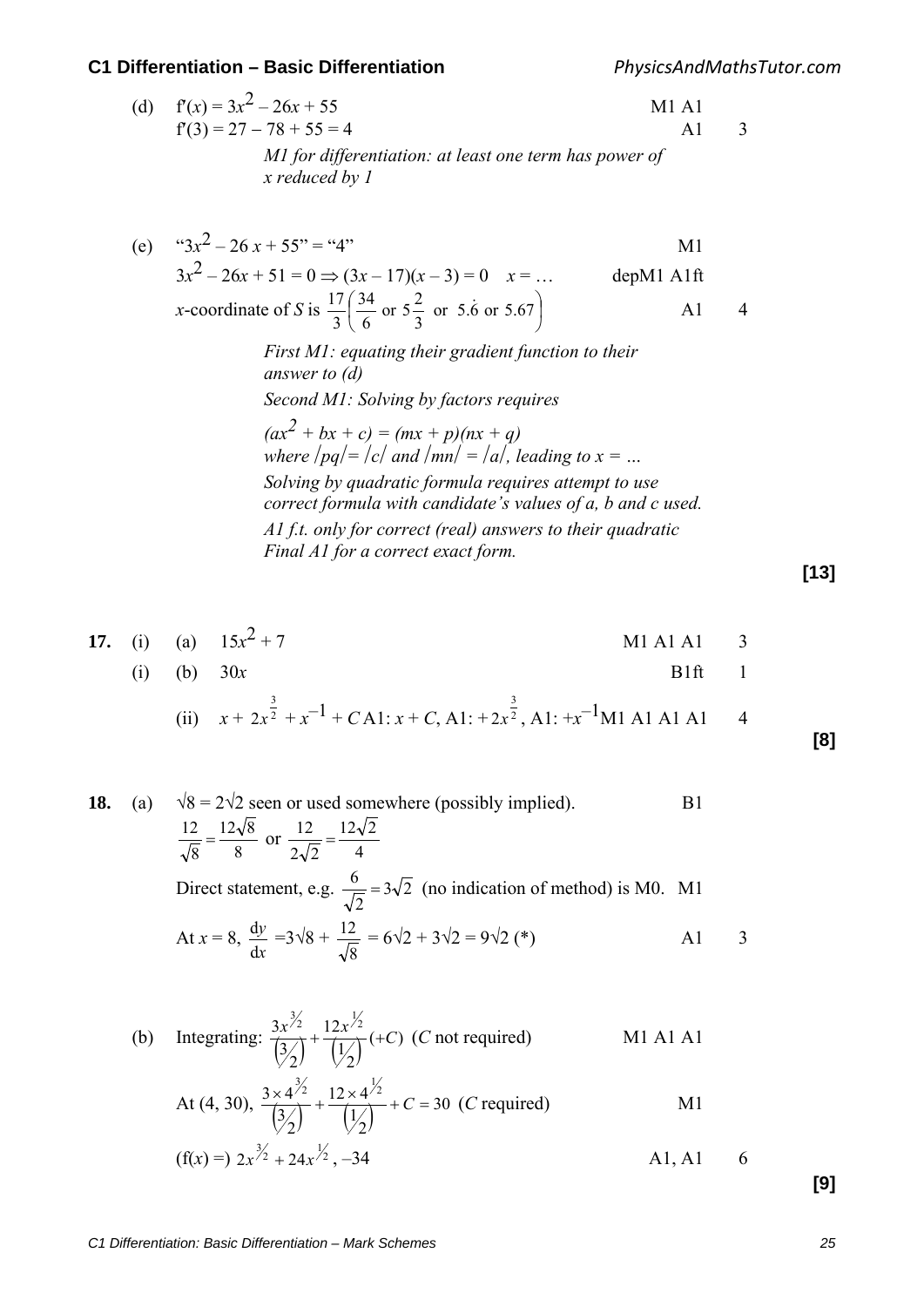*PhysicsAndMathsTutor.com*

**19.** (a) 
$$
\frac{dy}{dx} = 10 \times \frac{3}{2} x^{\frac{1}{2}} \left( = 15x^{\frac{1}{2}} \right)
$$
 M1 A1

(b) 
$$
7x + 4x^{\frac{5}{2}} + C
$$
 M1 A2 (1, 0)

**20.** (a) 
$$
\frac{d^2 y}{dx^2} = 3x^2 + 2
$$
 M1 A1 2

(b) Since 
$$
x^2
$$
 is always positive,  $\frac{d^2y}{dx^2} \ge 2$  for all x.

(c) 
$$
y = \frac{x^4}{4} + x^2 - 7x + (k)
$$
 [*k* not required here] M1 A2 (1, 0)

$$
4 = \frac{2^4}{4} + 2^2 - 14 + k \qquad k = 10 \qquad y = \frac{x^4}{4} + x^2 - 7x + 10 \qquad \text{M1 A1} \qquad 5
$$

(d) 
$$
x = 2: \frac{dy}{dx} = 8 + 4 - 7 = 5
$$
 M1 A1

Gradient of normal 
$$
= -\frac{1}{5}
$$
 M1

$$
y - 4 = -\frac{1}{5}(x - 2) \qquad x + 5y - 22 = 0 \qquad \text{M1 A1} \qquad 5
$$

**[13]**

**[5]**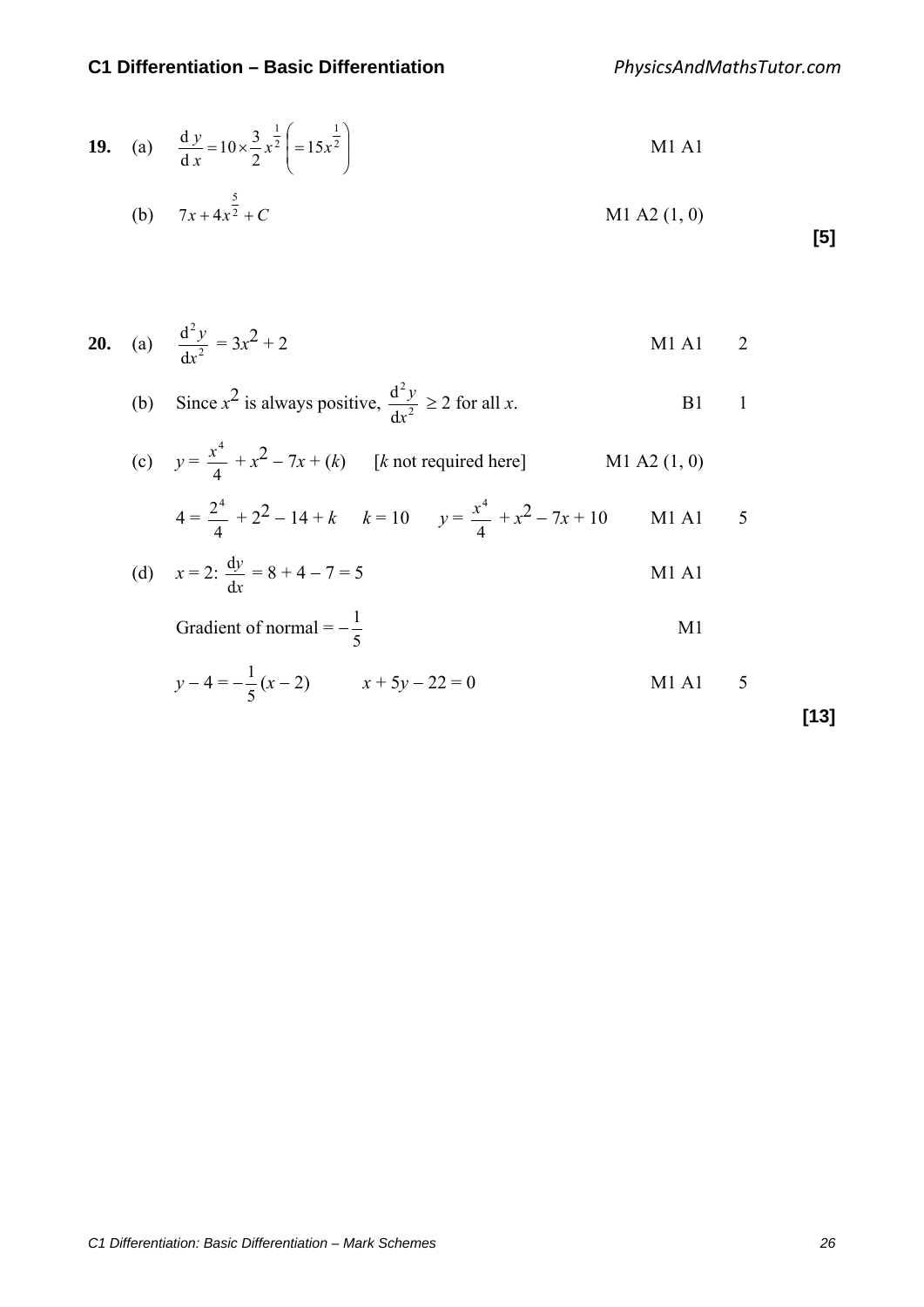**1.** There were many perfect answers here with candidates securing their marks in 3 or 4 clear lines of working. The division caused problems for some but even these candidates could differentiate  $8x^3$  correctly and sometimes  $-4\sqrt{x}$  as well. There were two common approaches to the division with splitting and dividing usually proving more successful than multiplying by  $x^{-1}$  as this often resulted in a  $3x^{-2}$ .

A minority of candidates had problems in writing  $\sqrt{x}$  as  $x^{\frac{1}{2}}$  choosing  $x^{-1}$  instead and it was encouraging to see very few cases of integration or correct differentiation with a +*c* this year.

- **2.** Many candidates differentiated correctly, scoring full marks. The most common mistake was to give  $\frac{1}{2}x^{-3}$  $\frac{1}{2}$ 3  $\frac{1}{2}x^{-\frac{1}{3}}$  as the derivative of  $x^{\frac{1}{3}}$ . 1  $x<sup>3</sup>$ . Just a few candidates integrated or included +*C* in their answer.
- **3.** This was a successful question for many candidates, although for some the required division by *x* in part (a) proved too difficult. Sometimes the numerator was multiplied by *x*, or  $x^{-1}$  was added to the numerator. Occasionally the numerator and denominator were differentiated separately.

In part (b), most candidates substituted  $x = 2$  into their *x y* d  $\frac{dy}{dx}$ , but in finding the equation of the tangent numerical mistakes were common and there was sometimes confusion between the value of *x y* d  $\frac{dy}{dx}$  and the value of *y*.

**4.** This question was answered very well with most candidates knowing and applying the rules for differentiation and integration correctly although the use of the notation for this topic, especially the integration sign, is still poor.

Most differentiated  $2x^3$  correctly in part (a) and although many wrote  $\frac{3}{x^2}$  as  $3x^{-2}$ , *x* some

still thought the derivative was –  $6x^{-1}$  or +  $6x^{-3}$ . Similar problems arose with the integration in part (b) and some lost marks through failing to simplify their expressions and of course others forgot the +*c*.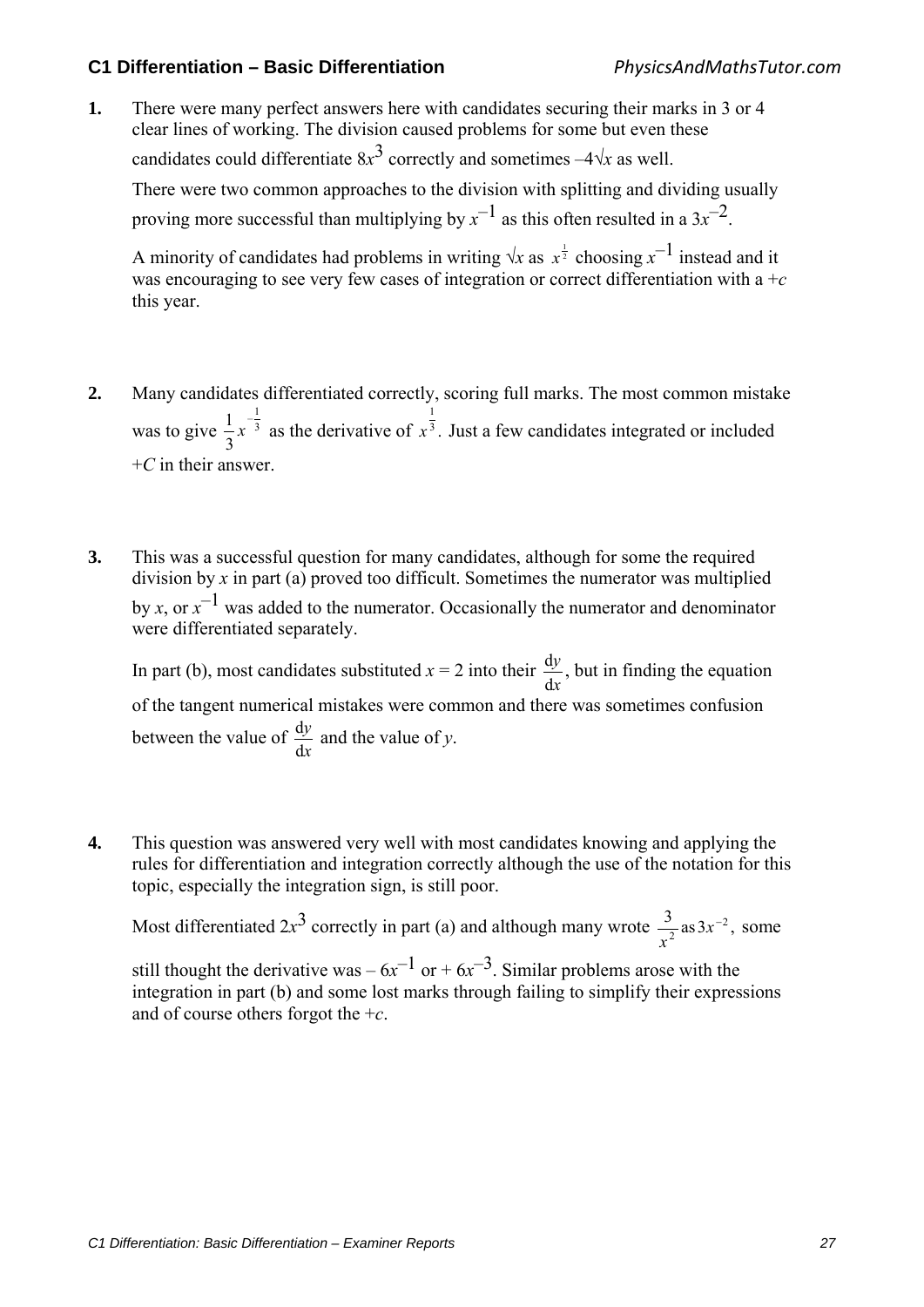**5.** Most candidates made a good attempt at expanding the brackets but some struggled

with  $-4\sqrt{x} \times -4\sqrt{x}$  with answers such as  $-4\sqrt{x}$  or  $\pm 16\sqrt{x}$  or  $\pm 16x^4$ 1  $-4\sqrt{x}$  or  $\pm 16\sqrt{x}$  or  $\pm 16x^4$  being quite common.

The next challenge was the division by  $\sqrt{x}$  and some thought that  $\frac{x}{x} = 1$ . *x*  $\frac{x}{\sqrt{n}} = 1$ . Many, but not

all, who had difficulties in establishing the first part made use of the given expression and there were plenty of good attempts at differentiating. Inevitably some did not interpret  $f'(x)$  correctly and a few attempted to integrate but with a follow through mark here many scored all 3 marks. In part (c) the candidates were expected to evaluate 2 1 2 3  $9^{-\frac{3}{2}}$  or  $9^{-\frac{1}{2}}$  correctly and then combine the fractions - two significant challenges but

many completed both tasks very efficiently.

**6.** Good candidates generally had no difficulty with the division in part (a) of this question, but others were often unable to cope with the required algebra and produced some very confused solutions. A common mistake was to "multiply instead of divide", giving

 $2x^2 \div \sqrt{x} = 2x^2$ ,  $x^2 \div \sqrt{x} = 2x^{\frac{5}{2}}$ , and sometimes  $\sqrt{x}$  was interpreted as  $x^{-1}$ . Examiners saw a wide variety of wrong answers for *p* and *q*.

Most candidates were able to pick up at least two marks in part (b), where followthrough credit was available in many cases. While the vast majority used the answers from part (a), a few differentiated the numerator and denominator of the fraction term separately, then divided.

- **7.** Most candidates differentiated in part (a) and usually scored both marks. Sometimes the coefficient of the second term was incorrect (values of 2,  $\frac{1}{2}$  or  $\frac{1}{3}$ 2  $\frac{1}{2}$  or  $\frac{1}{2}$  were seen). In part (b) most candidates were able to form a suitable equation and start to collect terms but a few simply evaluated f′(15). There were a number of instances of poor algebraic processing from a correct equation with steps such as  $3x^2 = 12 \Rightarrow 3x = \sqrt{12}$  or  $3x^2 = 12$  $\Rightarrow$   $x^2 = 9 \Rightarrow x = 3$  appearing far too often.
- **8.** Most candidates could start this question and there were many fully correct solutions to part (a) although some weaker candidates were confused by the *k* and answers such as  $2kx^2$  or  $3k^2$  were seen. Part (b) though required some careful thought and proved quite discriminating. Many candidates identified the gradient of the line as 3.5 and sometimes they equated this to their answer to part (a). Those who realised that they needed to use  $x = -0.5$  in the resulting equation often went on to find *k* correctly but there were many who failed to give a convincing argument that  $k = 2$ . Some found f(0.5) but they set this equal to 7, –7 or 0 and a few, who confused tangents and normals, used  $-\frac{2}{7}$ . In part (c) there were attempts to substitute  $x = -0.5$  into the equation of the line or the differential and those who did substitute into the equation of the curve along with their value of *k* (even when this was correct) often floundered with the resulting arithmetic and so

completely correct solutions to this question were rare.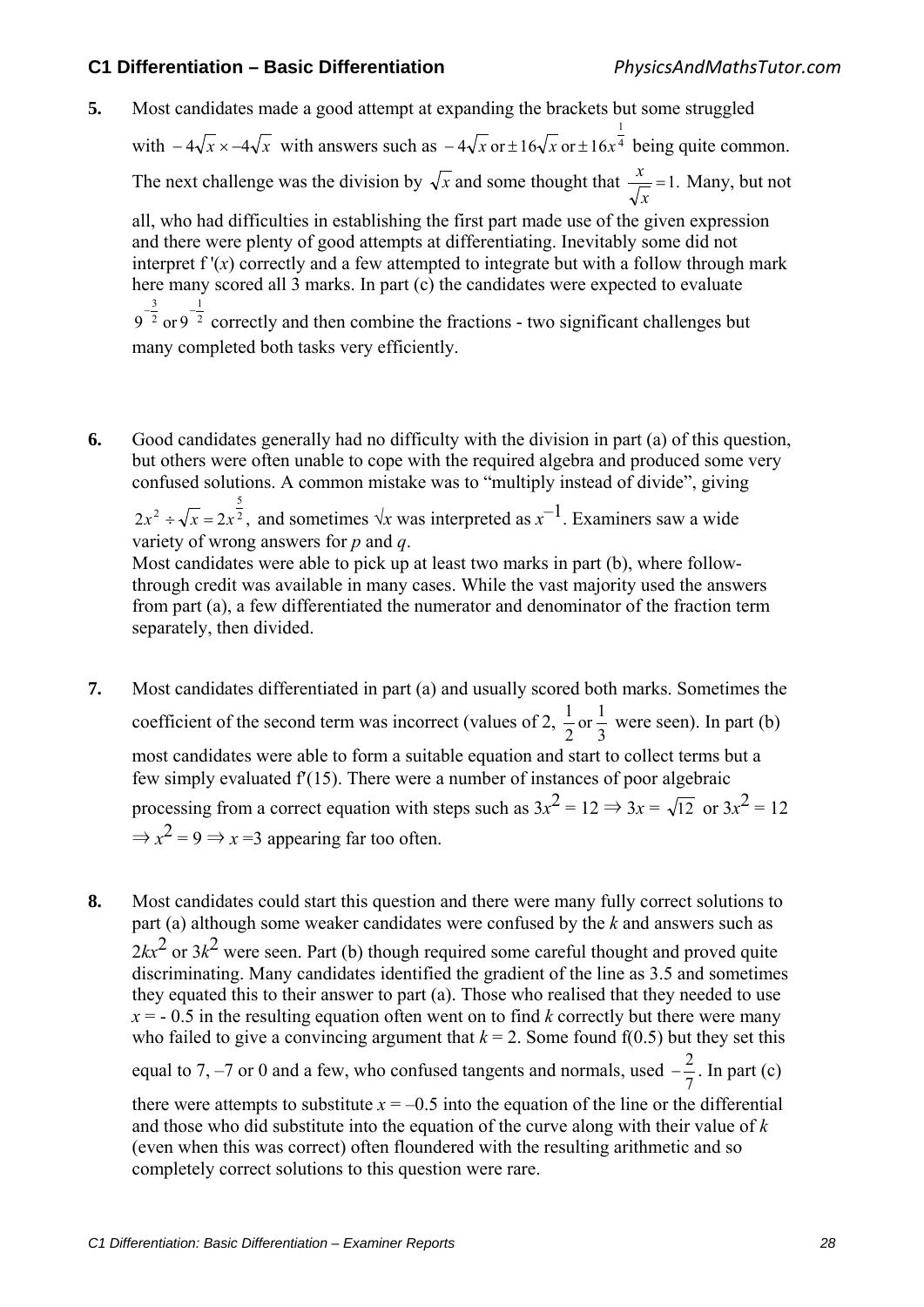**9.** Most candidates were successful in finding at least one correct term from their division in part (a), but mistakes here included dividing only one term in the numerator by *x* and multiplying by *x* instead of dividing. Just a few seemed unaware that  $\sqrt{x}$  was equivalent

to  $x<sup>2</sup>$ . The vast majority who scored both marks (a) went on to score full marks in part 1 (b). Much of the differentiation seen in part (b) was correct, but occasionally terms were not simplified. Some candidates failed to cope with the differentiation of the 'easier' part of the expression,  $5x - 7$ .

**10.** For the sketch in part (a), most candidates produced a cubic graph but many failed to appreciate that the minimum was at (1, 0). Often three different intersections with the *x*axis were seen. More often than not the intersections with the *x*-axis were labelled but the intersection at (0, 3) was frequently omitted. A sizeable minority of candidates drew a parabola. Many unnecessarily expanded the brackets for the function at this stage (perhaps gaining credit for the work required in part (b)).

 The majority of candidates scored at least one mark in part (b), where the required form of the expansion was given. The best approach was to evaluate the product of two of the linear brackets and then to multiply the resulting quadratic with the third linear factor. Some tried, often unsuccessfully, to multiply out all three linear brackets at the same time. Again, as in Q7, the omission of brackets was common.

 Although weaker candidates sometimes failed to produce any differentiation in part (c), others usually did well. Occasional mistakes included not equating the gradient to 3 and slips in the solution of the quadratic equation. Some candidates wasted time in unnecessarily evaluating the *y* coordinates of the required points.

**11.** For most candidates, this was a straightforward question and full marks were very common. The fractional power caused some problems with  $x^{\frac{3}{2}}$  occasionally appearing instead of  $x^{-1/2}$ . Apart from this the most common mistake was to differentiate –1 incorrectly to give  $-x$ . A few candidates integrated throughout, or added a constant to their differentiated expression.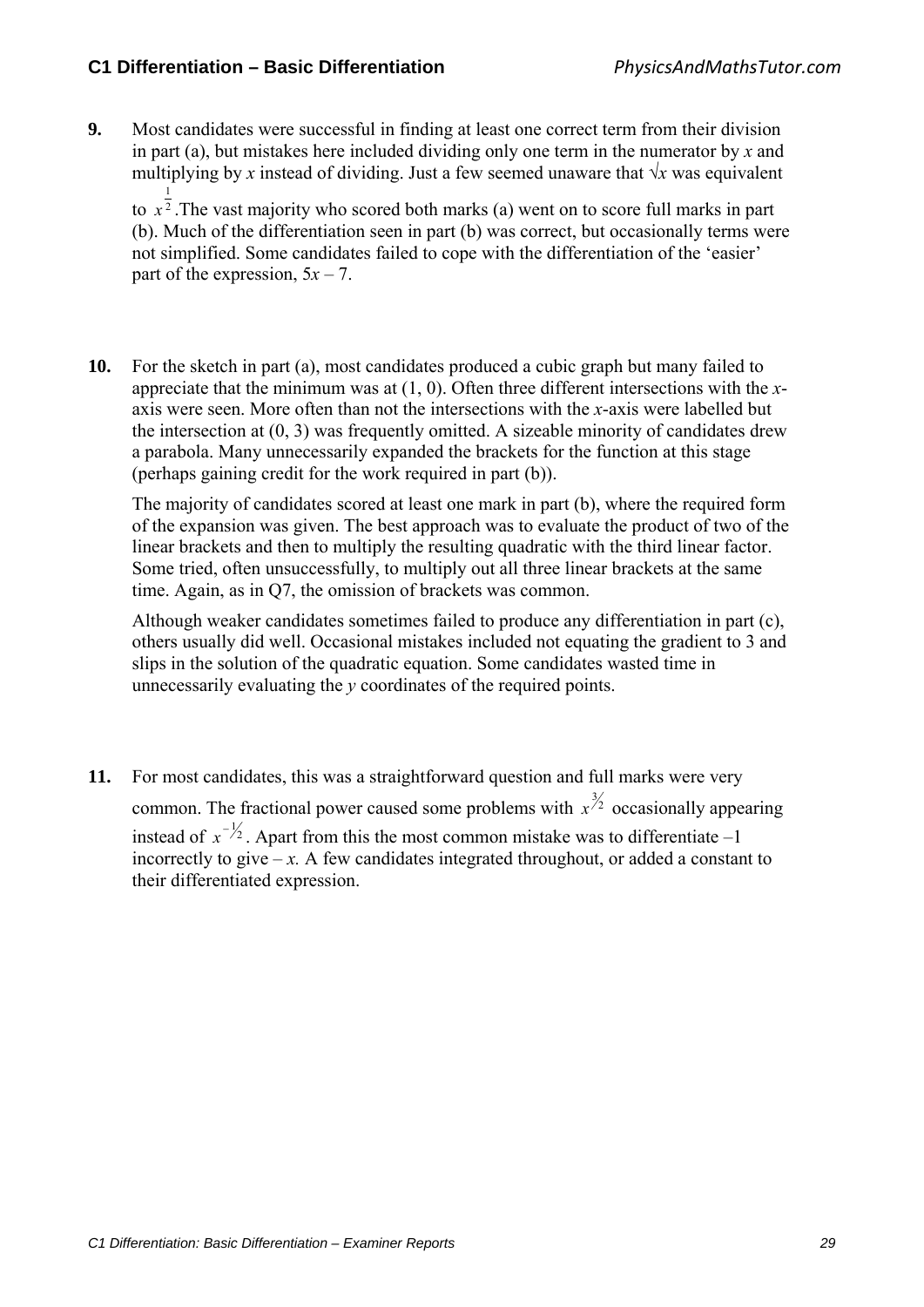**12.** Apart from those who made arithmetic slips, many candidates did well on the first three parts of this question. Some, however, managed the differentiation in part (a) but were unable to make further progress. Mistakes in the differentiation inevitably led to problems in part (c), since it was not then legitimately possible to obtain the given normal equation.

Part (b) was accessible to most candidates, although some did attempt to substitute  $x = 4$ into the derivative from part (a) rather than into the equation of the curve. The inability

to calculate the value of  $4^{3/2}$  prevented some candidates from being able to show the given result convincingly.

Candidates often found part (c) difficult. Where the need to evaluate the derivative was not realised, many resorted to working backwards from the given equation and were unlikely to score any marks.

In part (d), a few candidates made no progress at all, not appearing to understand the demands of the question or not knowing how to find the coordinates of *Q*. In many cases the intersection with the *y*-axis instead of the *x*-axis was found. Those that used a sketch were generally more successful. There was sometimes careless arithmetic in the

use of Pythagoras' theorem, and then those candidates who did correctly reach  $24^2 + 8^2$ sometimes found the subsequent calculation difficult. Of those who reached √640, most made a good attempt to simplify the surd.

**13.** Many students answered this question very well but there were the usual crop of errors as well as some unusual misinterpretations of the notation.

In part (a) the first term was nearly always differentiated correctly but some interpreted

 $6\sqrt{x}$  as  $x^{\frac{1}{6}}$  and some integrated one or both terms. In part (b) most were able to multiply

out the numerator correctly, although a few still gave it as  $x^2 + 16$ , but then problems arose. A number simply differentiated numerator and denominator but many did attempt some sort of division. A common mistake though was to multiply by *x* instead of divide

whilst others simply added or subtracted  $x^{-1}$  to their expression. Those who did complete the division correctly often went on to complete the problem but some forgot to differentiate the *x* term and the 1 was missing from their answer. Some, presumably A2 candidates, used the product or quotient rule to answer part (b) with varied degrees of success.

**14.** The general standard of calculus displayed throughout the paper was excellent and full marks were common on this question. A few candidates took the negative index in the wrong direction, differentiating  $x^{-3}$  to obtain  $-2x^{-2}$  and integrating  $x^{-3}$  to obtain  $-\frac{x^{-4}}{4}$ .

<sup>4</sup>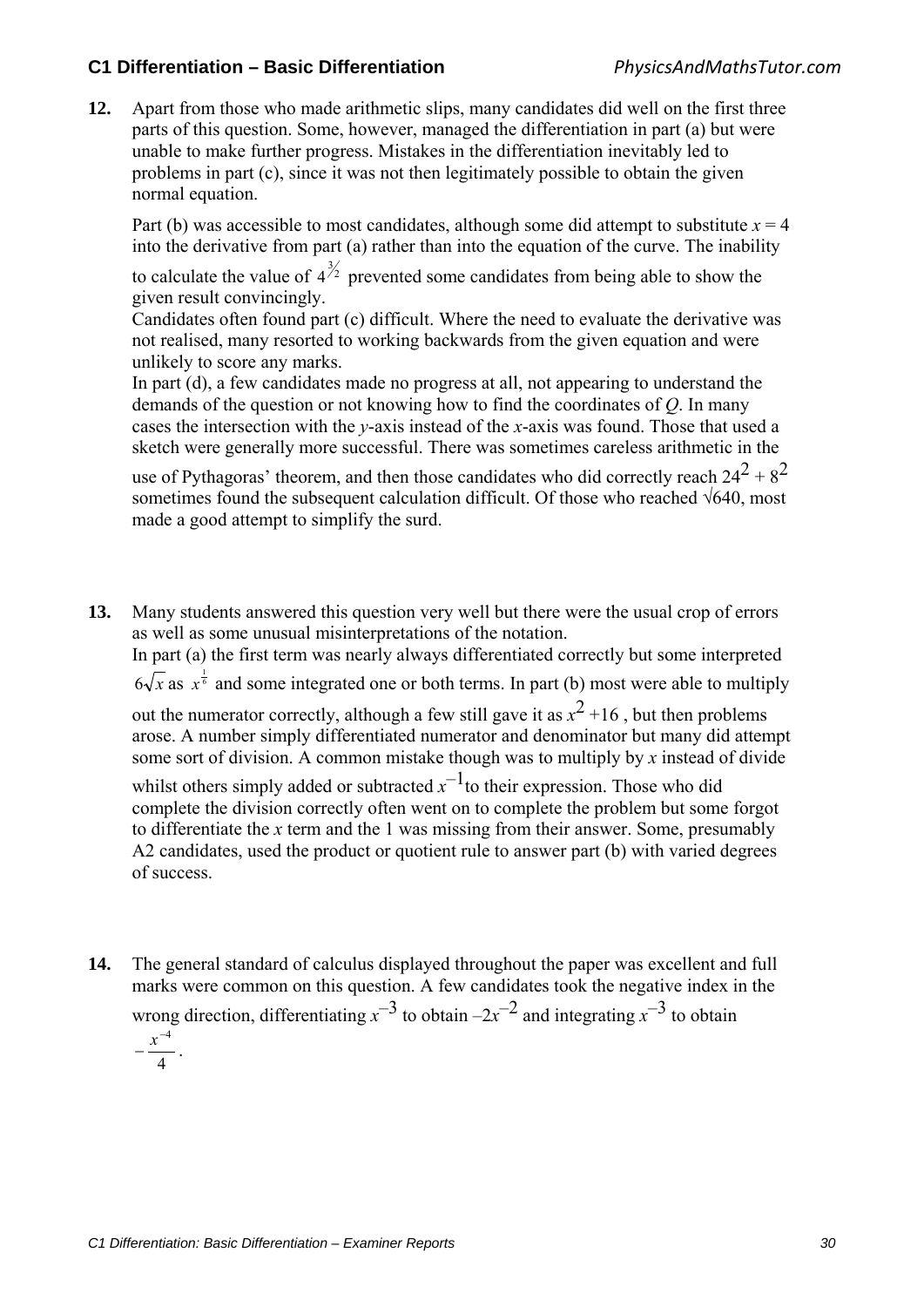**15.** This was a standard test of candidates' ability to differentiate and integrate, and many completely correct solutions were seen. Answers to part (a) were usually correct, although

 $18x^{-2}$  appeared occasionally as the derivative of  $-6x^{-3}$ . Mistakes in the integration in part (b) were more common, particularly with the negative power, and inevitably the integration constant was frequently omitted. Sometimes the answer to part (a) was integrated, rather than the original function.

**16.** This was another good source of marks for the majority of candidates, although part (e) was a discriminator at the top end, with only the better candidates able to correctly interpret the request.

 Part (a) did require the use of the factor theorem, which was not understood by many candidates, who just showed the factorisation of  $f(x)$ . Such candidates, however, had a head start in part (b), which was generally well answered. Some candidates made heavy weather of gaining the one mark in part (c), thinking that they needed to find the stationary values to identify *Q*, and it was quite surprising to see the number of candidates who did not gain the single mark in this part for some reason. The majority of candidates knew what was required in part (d) and any errors tended to be slips in the main, although some candidates were confused between tangent and normal and others felt they had to solve *y*  $\frac{dy}{dx} = 0$ . Many candidates went on to give the equation of the

*x* d tangent at *P* unnecessarily.

Part (e) proved too taxing for the majority of candidates, who were not able to make a start, and although there were many good solutions these were clearly from the more able candidates.

**17.** This was a standard test of candidates' ability to differentiate and integrate. Answers to part (i)(a) were almost always correct, but in (i)(b) a few candidates seemed unfamiliar with the idea of a second derivative. Before integrating in part (ii), it was necessary to consider  $\sqrt{x}$  as  $x^2$ 1  $x^{\frac{1}{2}}$  and  $\frac{1}{x^2}$ *x* as  $x^{-2}$ , and this step defeated some candidates. Apart from this, other common mistakes were to integrate  $x^{-2}$  to give  $\frac{x^{-3}}{-3}$  $\int \frac{x^{-3}}{-3}$ , to interpret 3 $\sqrt{x}$  as  $x^{\frac{1}{3}}$ *x* and to omit the constant of integration.